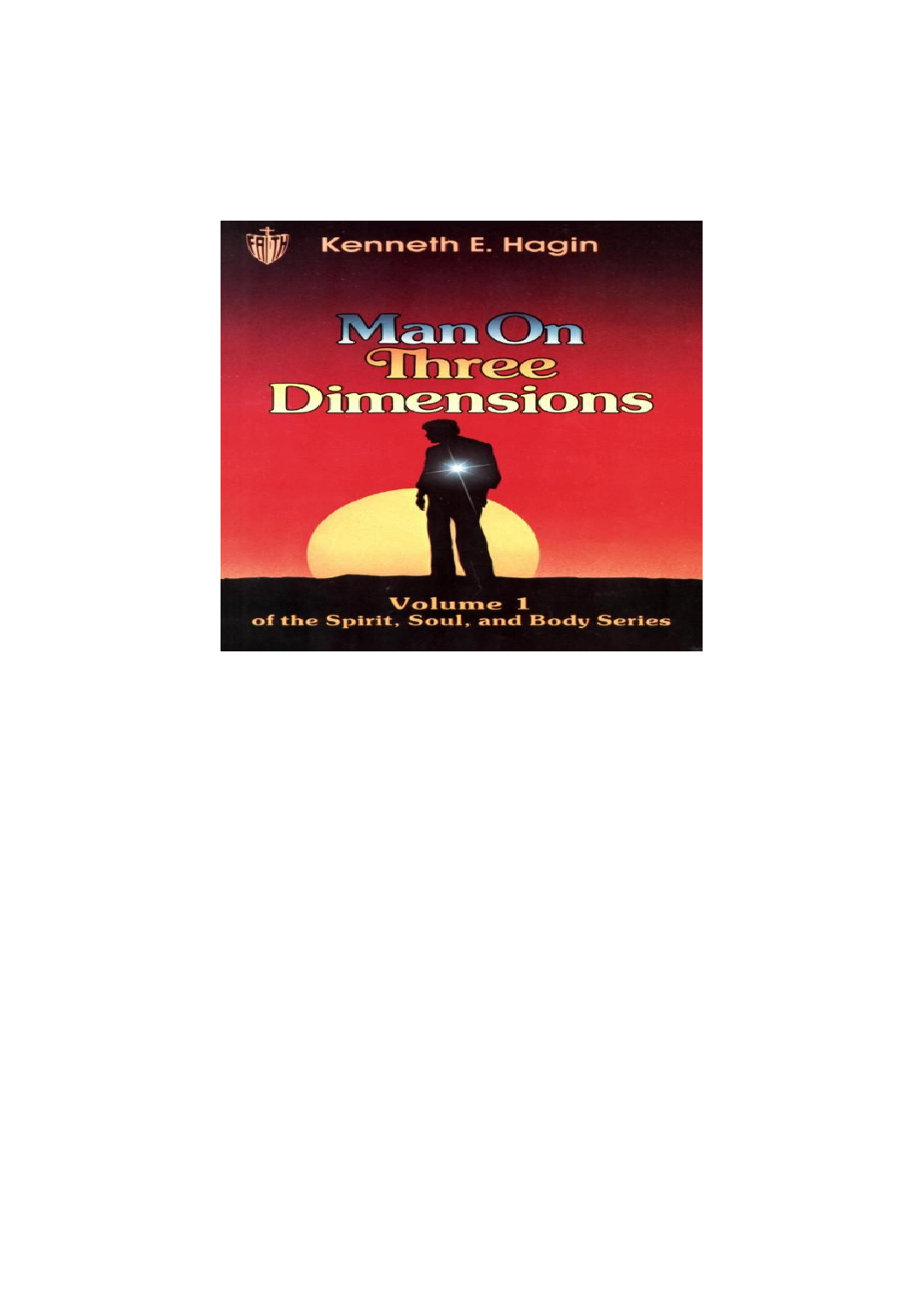# **BY PETRUS VERMAAK**

vermaakpetrus@gmail.com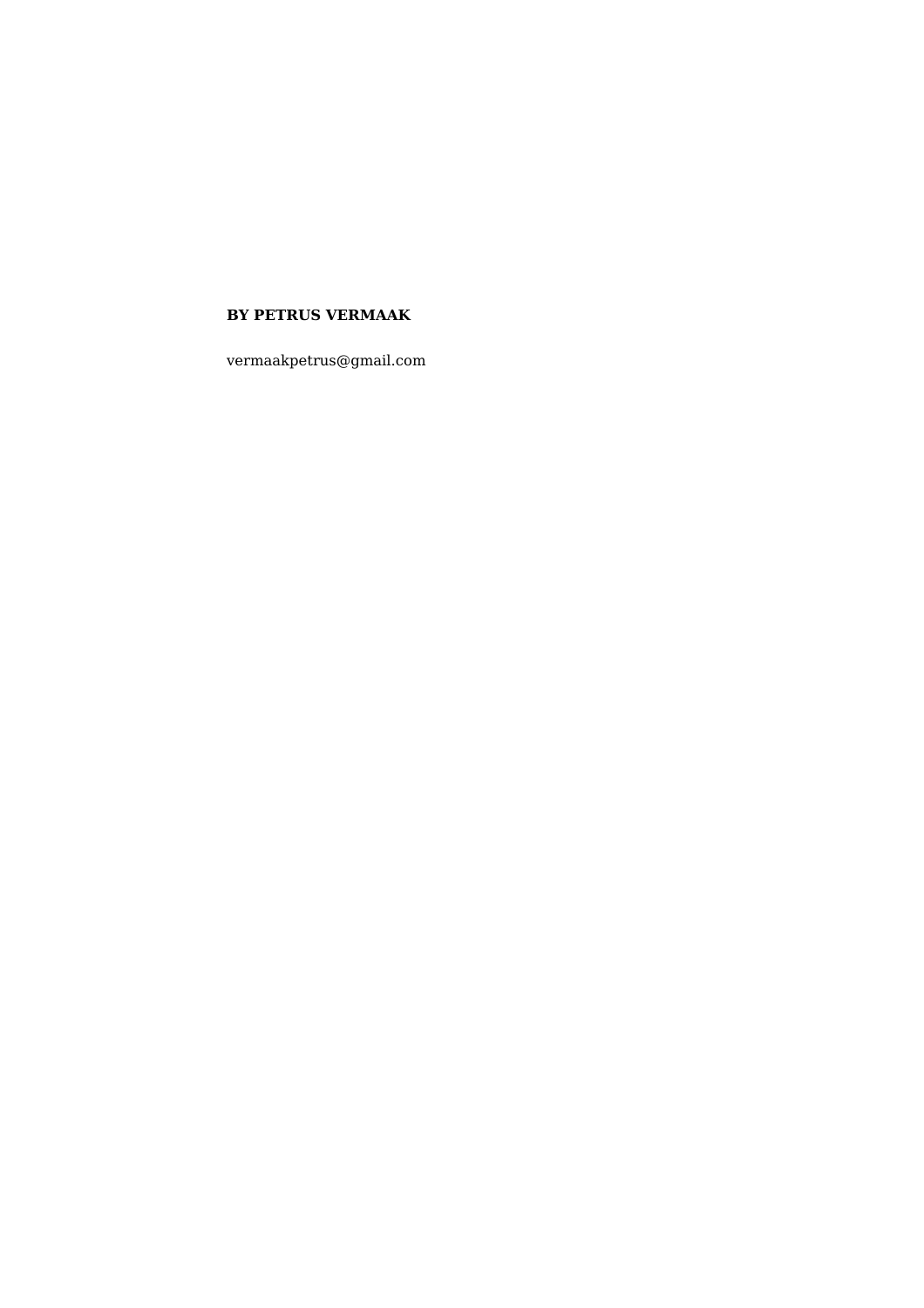# **Volume I of the Spirit, Soul, and Body Series**

# **Kenneth E. Hagin**

# *Contents*

1 The Three-Fold Nature of Man

2 Man's First Dimension—the Spirit

3 Man's Second Dimension—the Soul

4 Man's Third Dimension—the Body

5 The Holy Spirit in the Inner Man

6 Questions and Answers

### **The Spirit, Soul, and Body Series:**

Volume 1— *Man on Three Dimensions*

Volume 2— *The Human Spirit*

#### **Chapter I**

#### **1 THE THREE-FOLD NATURE OF MAN**

The study of man's three-fold nature—the spirit, soul, and body —is one which always intrigued me. I have sought earnestly to learn the difference between the three. It is easy enough to distinguish between the body and the other two. But it is sometimes difficult to distinguish between the spirit and the soul. Nothing but the Bible can do that. Misunderstanding on this subject abounds. Much error has been taught, even from the pulpit.

For years I studied the books used in various theological schools on the study of man in my search for the truth in this area. I studied the books taught by the Full Gospel Bible schools.

I had the books used by the denomination which I had belonged to previously. But I found little satisfaction from all these. They were all based on the teachings of individuals and not on the Bible.

I talked to some of the most able Bible teachers in Full Gospel circles. I talked to some who had earned doctorate degrees in theology. It was surprising how little most of them knew on the subject of man's spirit, soul, and body.

Some have said to me, "I always thought the spirit and the soul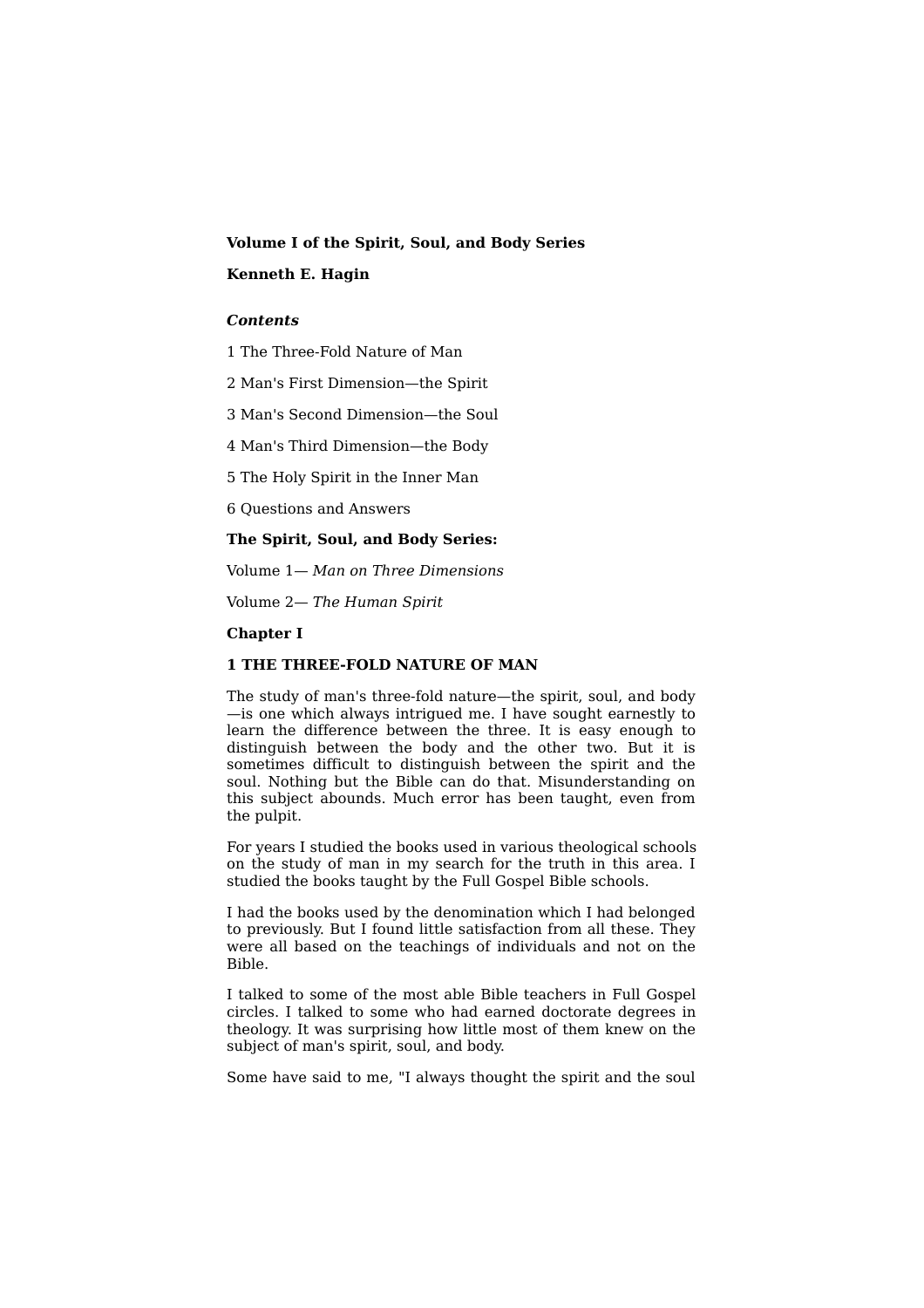were the same. I've always preached it that way." But I pointed out to them that they couldn't be the same. Otherwise why would the Bible say, "For the word of God is quick, and powerful, and sharper than any two-edged sword, piercing even to the dividing asunder of soul and spirit  $\dots$ ." (Heb. 4:12)? If they were the same, they could not be divided. If they were the same, Paul would not have said, "... I pray God your whole spirit and soul and body be preserved blameless unto the coming of our Lord Jesus Christ" (I Thess. 5:23).

It would be just as scriptural to say that the body and the soul are the same as it would be to say that the spirit and the soul are the same. In reality they are three very distinct things.

After much prayer and study over a long period of time I arrived at my conclusions on the three dimensions of man in this way. I knew without argument that with the physical body we contact the world. The body deals in the physical realm. No one will dispute that. Then, as I studied I saw that it is the spirit of man that contacts God, for God is a Spirit. Only a spirit could contact a spirit. The new birth is a rebirth of the human spirit, for Jesus told Nicodemus, ". . . . Ye must be born again" (John 3:7).

Nicodemus, being natural, could only think naturally, so he said, "How can a man be born when he is old? can he enter the second time into his mother's womb, and be born?" Jesus answered, "That which is born of the flesh is flesh; and that which is born of the Spirit is spirit."

Then I decided I would go through the entire New Testament, seeing what Paul and the other apostles said on this subject. I found where Paul said in Romans 2:28-29, "For he is not a Jew, which is one outwardly; neither is that circumcision, which is outward in the flesh: But he is a Jew, which is one inwardly; and circumcision is that of the heart, in the spirit, and not in the letter; whose praise is not of men, but of God." Paul was saying here that the spirit is the heart.

Then in I Corinthians 14:14 we read, "For if I pray in an unknown tongue, my spirit prayeth . . . ." The Amplified Translation reads, "My spirit (by the Holy Spirit within me prays. . . ." In Verse 18 Paul said, "I thank my God, I speak with tongues more than ye all." Paul used the terms "my spirit" and "I" interchangeably.

Having seen that with the body we contact the physical realm and with the spirit we contact the spiritual realm, that left only the soul to locate. Since the body deals with the physical realm and the spirit deals with the spiritual realm, that left only one other realm that man is involved in—the mental realm. So with the soul we contact the intellectual realm. This is, of course,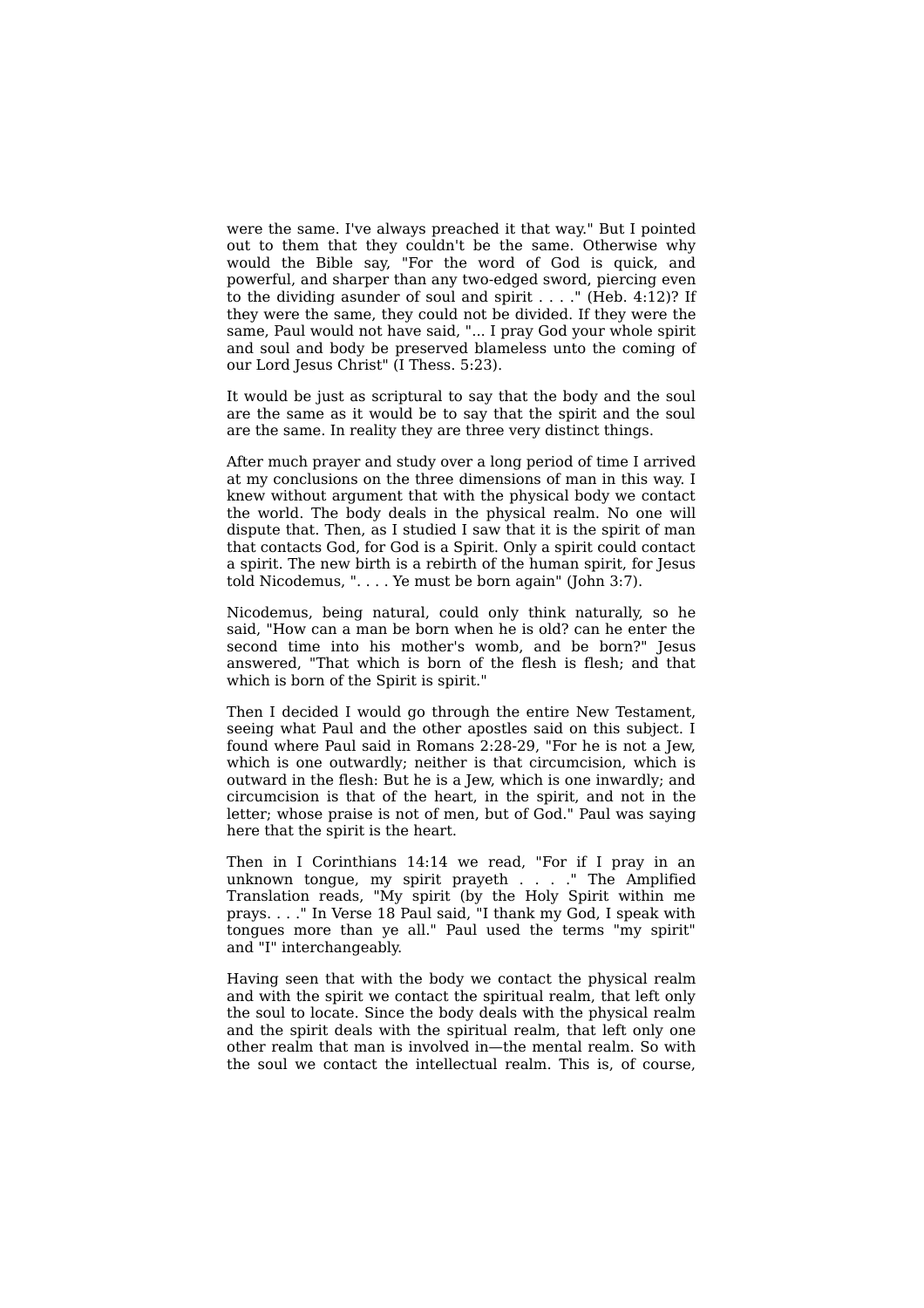simplifying it in the extreme. As we go further in our study of this subject we shall delve into it more deeply. But here in this first chapter we are just laying the foundation.

Briefly, man's three-fold nature is this:

(1) Spirit— The dimension of man which deals with the spiritual realm. The part of man that knows God.

(2) Soul—The dimension of man which deals with the mental realm. Man's intellect. The sensibilities and will. The part that reasons and thinks.

(3) Body—The dimension of man which deals with the physical realm. The house in which we live.

I want you to begin thinking of yourself in a new light. Don't think of yourself as just a physical being. Think of yourself as a spirit being who possesses a soul and lives in a body.

#### **Chapter II**

#### **2 MAN'S FIRST DIMENSION—THE SPIRIT**

Man is a spirit who possesses a soul and lives in a body. Man's spirit is that part of him that knows God. He is in the same class with God because God is a Spirit and God made man to fellowship with Him. God made man for His own pleasure. Man is not an animal. In order to fellowship with God, man must be in the same category with God. Therefore, just as God is Spirit, so is man spirit.

By way of illustration let me ask, did you ever try to fellowship with an old cow? We can't fellowship with cows because they are in a different kingdom, a different class than we are. But we can fellowship with one another, and we can fellowship with God because we are the same type of being.

Jesus told the woman at the well in Samaria, "God is a Spirit: and they that worship him must worship him in spirit and in truth" (John 4:24). We cannot know God or touch Him physically. He is not a man. He is Spirit. We cannot communicate with God mentally, for He is a Spirit. But we can reach Him with our spirit, and it is through our spirit that we come to know God.

So we know that God is a Spirit. And yet God, who is a Spirit, took upon Himself a man's body. Jesus was God manifested in the flesh. "In the beginning was the Word, and the Word was with God, and the Word was God. The same was in the beginning with God. All things were made by him; and without him was not any thing made that was made . . . And the Word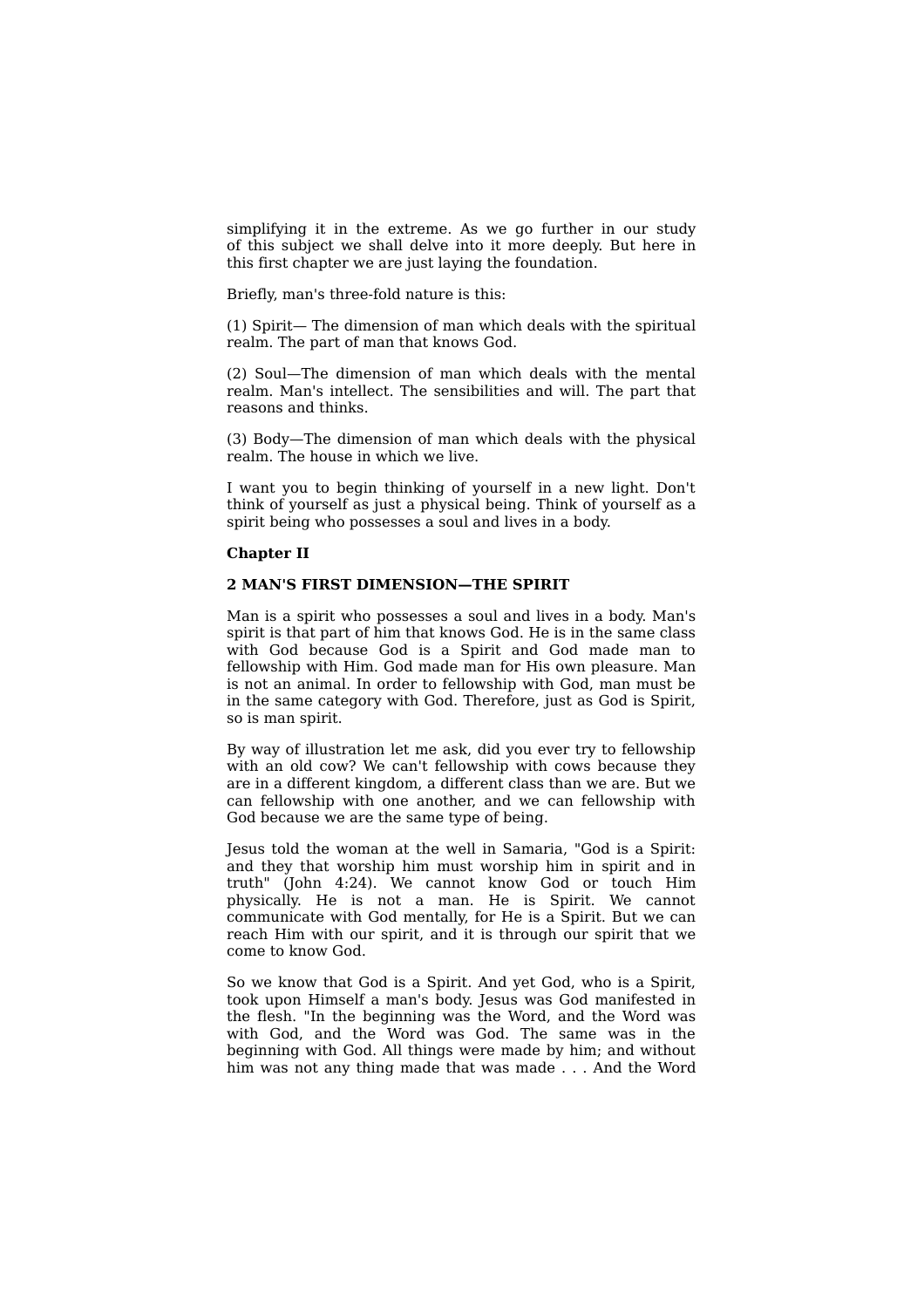was made flesh, and dwelt among us . . . ." (John 1:1-3, 14).

When God took upon Himself human form, He was no less God than when He didn't have a body. Man, at physical death, leaves his body. Yet he is no less man than he was when he had his body. We see this in Christ's account of Lazarus and the rich man at death (Luke 16:19-31).

In Paul's epistle to the church at Thessalonica we see a glimpse of man's three-fold nature. "And the very God of peace sanctify you wholly; and I pray God your whole spirit and soul and body be preserved blameless unto the coming of our Lord Jesus Christ" (I Thess. 5:23).

Another version translates this verse, "I pray God your whole spirit and soul and body be preserved entire, without blame, at the coming of the Lord Jesus Christ." This three-fold man is to be preserved "entire," without blame at the coming of the Lord.

That will be a great day, for when the Lord comes, this whole man—spirit, soul, and body—will be preserved "entire."

We have a new spirit now, for our spirits are born of God. But we will have a new body "at the coming of the Lord Jesus Christ." We have a new life now, but we will have a new body then.

More than one Old Testament prophet prophesied concerning Israel that God would establish a new covenant with the house of Israel. This new covenant is the New Testament as we know it.

Through the prophet Ezekiel God said, "A new heart also will I give you, and a new spirit will I put within you: and I will take away the stony heart out of your flesh, and I will give you an heart of flesh. And I will put my spirit within you, and cause you to walk in my statutes and ye shall keep my judgments, and do them" (Ezek. 36:26-27).

Ezekiel was prophesying concerning the new birth. When a man is born again, the spirit (which is the real man) is born again and the old man is gone. The old hard, stony heart is gone. He is a new creature, as Paul said in II Corinthians 5:17, "Therefore if any man be in Christ, he is a new creature: old things are passed away; behold, all things are become new."

The words "heart" and "spirit" are used interchangeably in the scriptures. Your heart is your spirit. When the Word of God speaks about the heart of man, it is speaking of the spirit of of man. Notice that the verse we have quoted in I Thessalonians 5:23 doesn't just say "I pray God your whole heart . . ." It says, "... I pray God your whole spirit and soul and body . . .'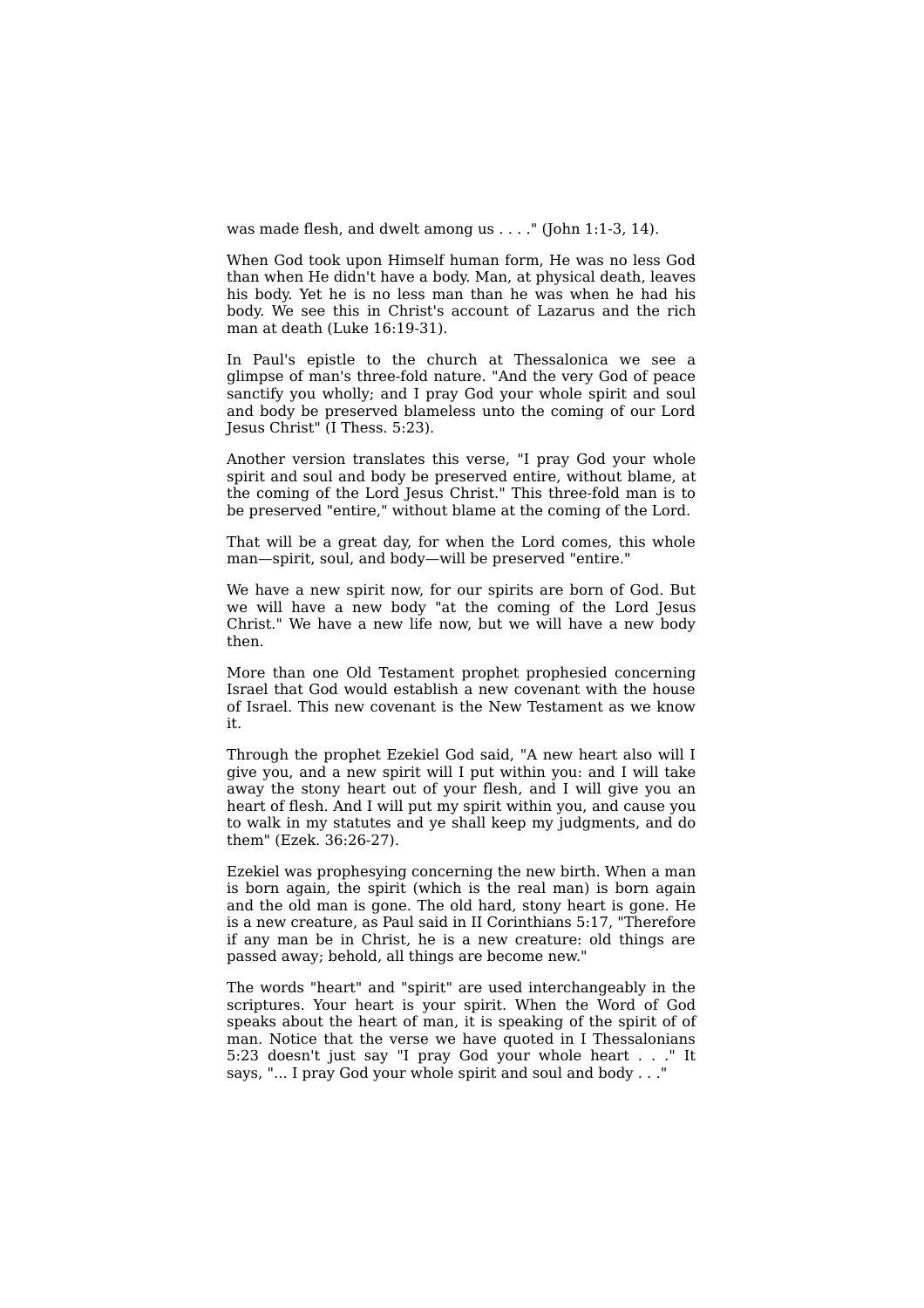Referring to man's spirit, Peter talked about the "hidden man of the heart." He was telling us not merely to be concerned with outward adorning, "But let it be the hidden man of the heart, in that which is not corruptible, even the ornament of a meek and quiet spirit, which is in the sight of God of great price" (I Peter 3:4). This is the real man. It is not the outward man, the man of flesh and bones; it is not the body. It is the inward man.

Paul referred to this "hidden man of the heart"—man's spirit as the inward man. ". . . Though our outward man perish (another version says 'is decaying'), yet the inward man is renewed day by day" (II Cor. 4:16). The outward man, or the body, is growing older and "is decaying," just as the house you live in is decaying and needs constant upkeep and repairs. But the real you is not getting older, for Paul said, ". . . yet the inward man is renewed day by day."

I will never be any older than I am right now. I am no older now than I was a few years ago. I know more now than I did then, but I'm not any older. My hair may become grayer and I may get a few more wrinkles, but the real me will never become old. For the inward man is renewed day by day.

Then Paul went on to say, "For our light affliction, which is but for a moment, worketh for us a far more exceeding and eternal weight of glory; While we look not at the things which are seen, but at the things which are not seen: for the things which are seen are temporal; but the things which are not seen are eternal" (Verses 17-18). You may be going through some kind of trial which is making your life miserable from the natural standpoint. But remember, it is just for a moment. For we look forward to something far more wonderful which will last, not for a moment, but for eternity.

"While we look not at the things which are seen, but at the things which are not seen . . ." The outward man is seen, but the inward man is that hidden, unseen man. Too many people are defeated in life because they are looking at the wrong things. All they ever see is the physical. Smith Wigglesworth once said "I'm not moved by what I see. I'm not moved by what I feel. I'm moved only by what I believe." The only way we can look at the unseen is by faith.

The first verse of the next chapter is a continuation of what Paul was saying here. When Paul wrote this epistle it was all one long letter to the church at Corinth. Man has divided it into chapters for easier reference. Talking about things that are not seen and about the inward man, Paul said, "For we know that if our earthly house of this tabernacle were dissolved, we have a building of God, an house not made with hands, eternal in the heavens" (II Cor. 5:1).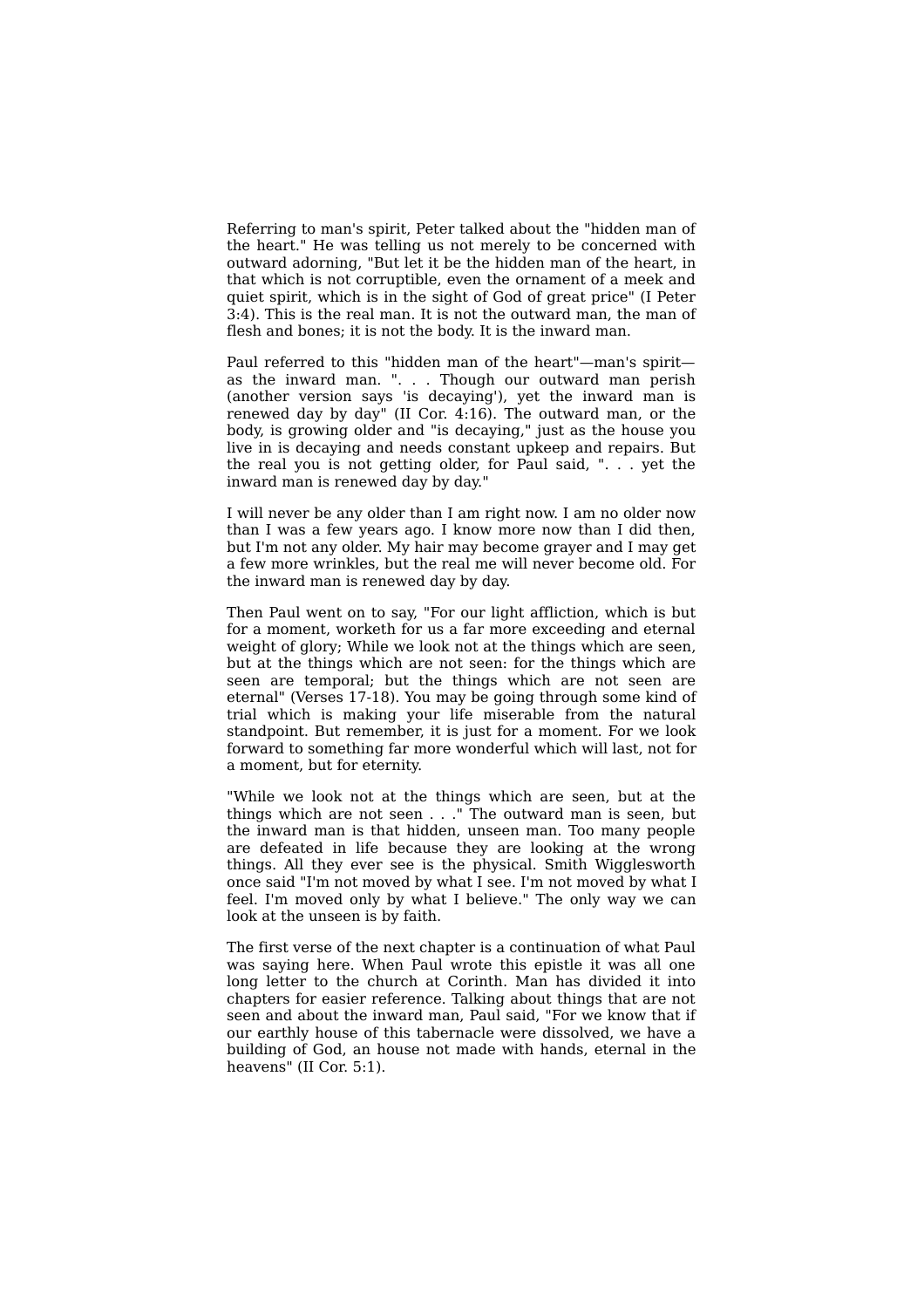The "earthly house" that Paul talks about here is, of course our physical body. He says that if our body is "dissolved . . ." if it dies and is placed in the grave, decays and goes back to dust, that is not the end. ". . . We have a building of God, an house not made with hands, eternal in the heavens . . ." He is referring to the spirit of man, the inward man, that is eternal.

Paul continues on this subject further in this same chapter.

"Therefore we are always confident, knowing that, whilst we are at home in the body, we are absent from the Lord: (For we walk by faith, not by sight:) We are confident, I say, and willing rather to be absent from the body, and to be present with the Lord" (II Cor. 5:6-8). In Verse 6 Paul said, "we are always confident;"

then again in Verse 8 he said, "we are confident . . ." Paul knew what he was talking about. He was confident that while "we (the inward man) are at home in the body, we are absent from the Lord." But when we (the inward man, the real man) are "absent from the body," we are "present with the Lord."

Living in the natural, physical world as we do, it is difficult to realize that the spirit world is far more real than this natural world. We think of people as existing only in their physical bodies, and when they are dead as no longer existing. However, the scriptures tell us that the real man is the inward man, the hidden man of the heart, and he is an eternal being. He will live on long after his "earthly house" has returned to the dust.

#### **Chapter III**

#### **3 MAN'S SECOND DIMENSION—THE SOUL**

We look more closely now into the second part of man's threefold nature—the soul. As we stated earlier, the soul is the intellect. It is man's sensibilities and will. It is the part of man that reasons and thinks. It deals with the mental realm.

In Romans 12:1 we see in Paul's teachings that we are to do something with our bodies. ". . . Present your bodies a living sacrifice, holy, acceptable unto God, which is your reasonable service." In the very next verse Paul goes on to say something about the mind, which is man's intellect, or his soul. He said that we are to do something with our mind also. "And be not conformed to this world: but be ye transformed by the renewing of your mind, that ye may prove what is that good, and acceptable, and perfect, will of God" (Verse 2).

Paul was writing here to believers. He was not writing to the heathen. He was not writing to people of the world. He was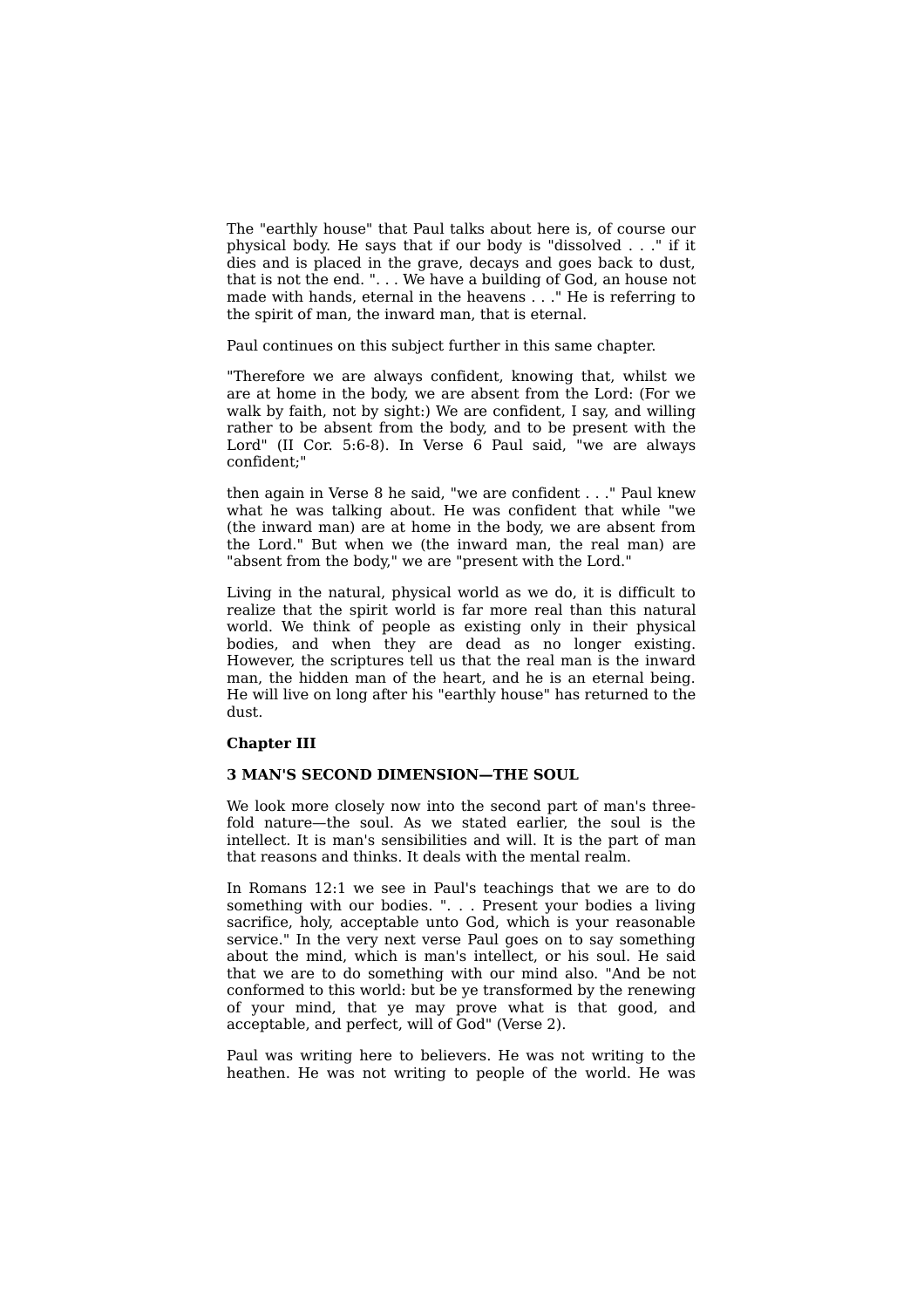writing to born-again, Spirit-filled Christians. Yet their Christian experience had not affected their bodies or their minds. He told them that *they* were going to have to do something with their *bodies; they* were going to have to do something with their *minds.*

God isn't going to do anything with our body or our mind. God contacted our spirit. We contacted God with our spirit, and our spirit (the inward man, the hidden man of the heart) became a new man in Christ. Now it is up to us to do something. Paul said that we need to (1) do something with our bodies—"present your bodies a living sacrifice;" and (2) do something with our minds—"be ye transformed by the renewing of your mind."

One of the greatest needs of the church today is that God's people renew their minds with the Word of God. Just because a person is a Christian, and even filled with the Holy Spirit, doesn't mean that he has a renewed mind. *The mind becomes renewed with the Word of God.*

This is one reason God put teachers (those who are really called to teach) in the church—to renew our minds. Many times those who teach do so with only a natural knowledge that they have gained from the Bible and from other sources. But I am referring here to one of the ministry gifts—those who are called and anointed by the Spirit to teach.

God has given us His Word, and we can feed upon that Word.

This will renew our minds. But He also put teachers in the church to renew our minds and to bring us the revelation of the knowledge of God's Word.

So our minds are renewed by two methods: (1) feeding upon God's Word in our own private study and meditation, and (2) being taught by Spirit-anointed teachers. In this way we can grow in the strength and knowledge of the Word, and can walk in its light as our minds are renewed daily with the Word of God.

Along this same line I was once asked, "Brother Hagin, how can I make my belief in God's Word more than just mental assent?"

First of all, we must understand the difference between real faith and mental assent. Mental assent agrees that the Bible is true but doesn't act on it. Real faith is acting on God's Word.

Mental assent says, "I know God's Word is true all right. I know God promised me certain things and that I ought to have them."

Faith sees the object of prayer as already having been attained.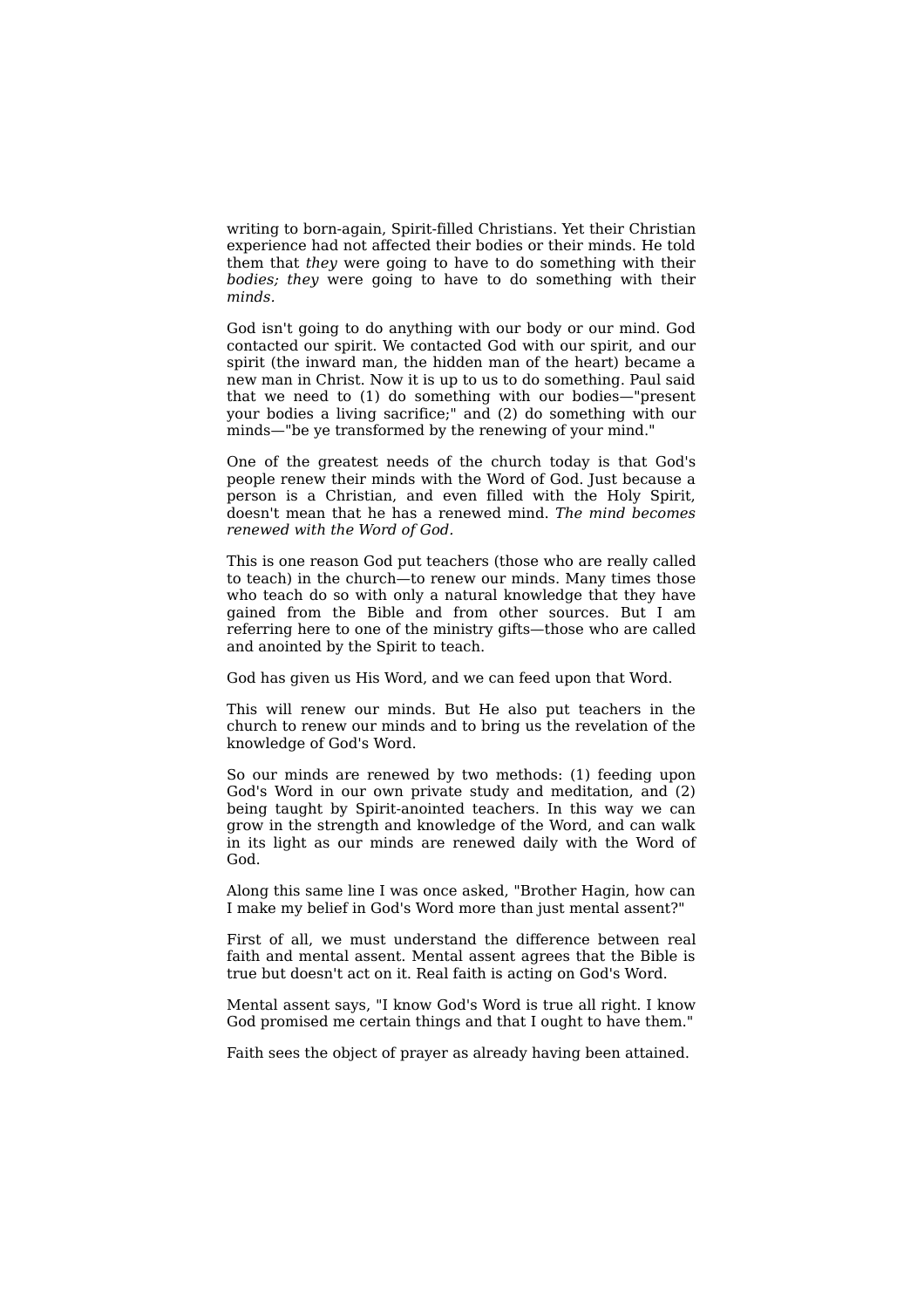Faith says, "The Word of God says it, I believe it, and I have it now," even though it may not be seen in the natural. Faith says, "I have it now—not because I can see it, not because I actually possess it, but because God promised it."

"Now faith is the substance of things hoped for, the evidence of things not seen" (Heb. 11:1). Another translation of this verse reads, "Faith is giving substance to things hoped for." Our faith gives substance to it and so we can say, "It is mine."

#### **Chapter IV**

#### **4 MAN'S THIRD DIMENSION—THE BODY**

Let's look now at what the scriptures have to say about the body. As we have said, man's spirit is the *inward man,* that part of him that knows God. The body is the *outward man,* the physical, the house in which we live.

"I beseech you therefore, brethren, by the mercies of God, that ye present your bodies a living sacrifice, holy, acceptable unto God, which is your reasonable service" (Rom. 12:1). Paul was not writing to sinners here. He was writing to the saints at Rome, for he said, "I beseech you therefore, *brethren* . . ." He addresses his letter "To all that be in Rome, beloved of God, called to be saints . . . ." (Rom. 1:7). He said for us to do something with our bodies—to "present your bodies a living sacrifice . . ." It is up to us. If we don't do anything with our bodies, nothing will be done with them.

Notice also that Paul didn't say to present yourselves to God. If you are a child of God, you already belong to Him. You can't very well present to someone that which already belongs to him.

You wouldn't have any right to take a handkerchief out of a man's pocket and give it to him. It already belongs to him. You cannot take a man's car out of his garage and present it to him. It already belongs to him. Neither can you take something that already belongs to God and present it to Him. It is already His.

Paul said "... ye (the inward man) present your bodies (the earthly house you live in) . . ." *We,* not God, are the caretaker of that house. We ourselves must present our bodies "a living sacrifice, holy, acceptable unto God, which is your reasonable service." I like another translation which says, "which is your spiritual service."

There are those who say, "Well, it doesn't make any difference about the body or what it does. This old body isn't going to heaven anyhow." But it does make a difference to God what we do with our bodies. He wants transfigured bodies. He wants us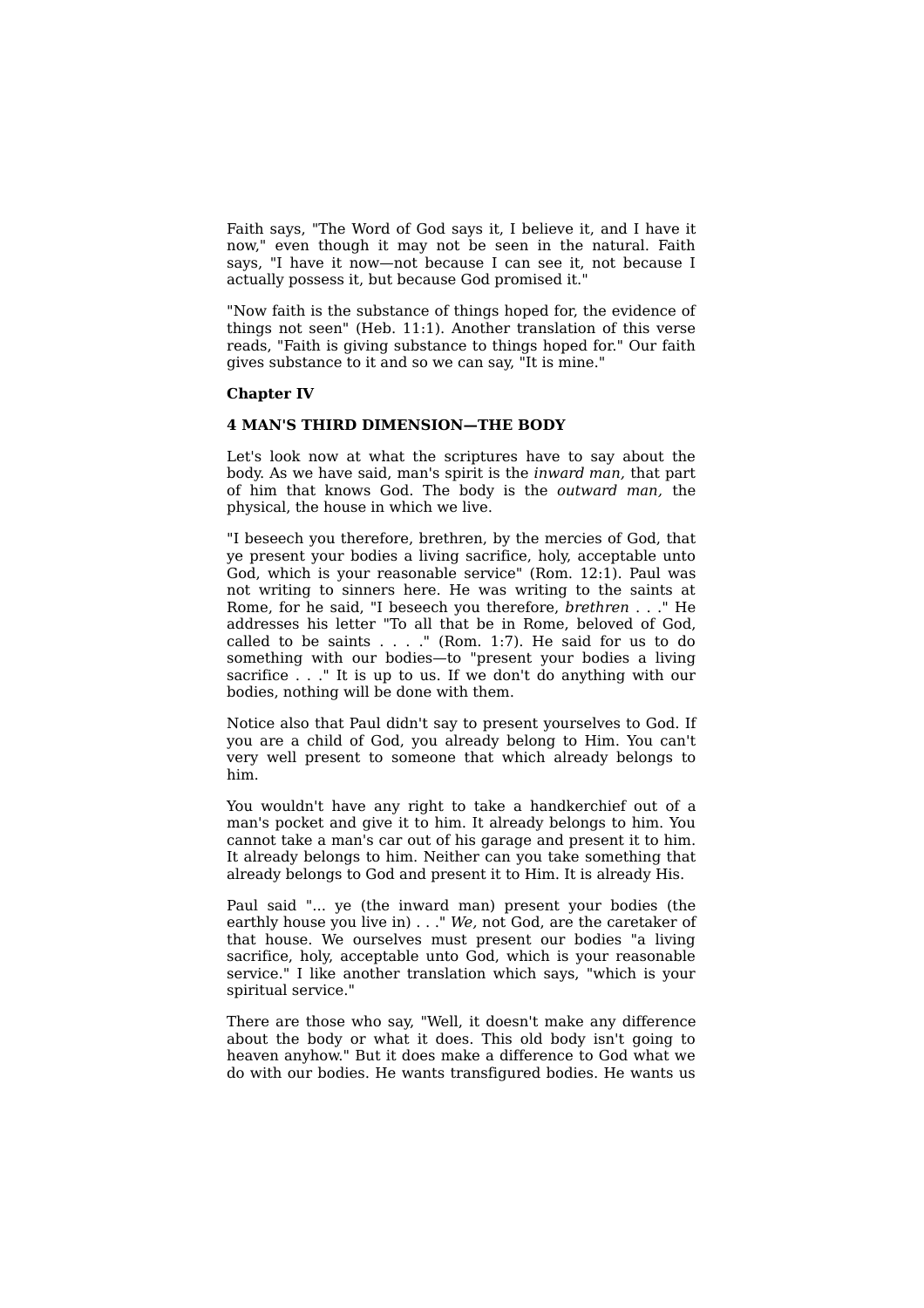to present our bodies "a living sacrifice . . . which is your reasonable service."

Paul said, "Therefore if any man be in Christ, he is a new creature: old things are passed away; behold, all things are become new" (II Cor. 5:17). Many people are trying to get folks to join the church. They want them to do better. They want them to try to live right. But, you know, I never have tried to live right. I was just born again and I've been right ever since.

Living right is good, but it won't make you a Christian. Sitting in church on Sunday morning won't make you a Christian any more than sitting in your garage will make you an automobile.

This won't take you to heaven. Being born again will, though.

Striving to be good on your own is not Christianity, it is mere religion. Christianity is being born again. Christianity is receiving the gift of eternal life. When eternal life, which is the nature and the life of God, is imparted to your spirit, it changes you. This life of God coming into man's heart makes this inward man (the real man) a new man. We don't have to make ourselves new. We couldn't anyhow. When we are born again, however, we are a new man with a new nature, for Paul said "old things are passed away (our old, sinful nature); behold, all things are become new."

After we are born again we will still have trouble with the flesh, but we won't have trouble with the real man. Some folks have said, "You have to the out to the old self." However, when we are born again the old self is already dead and we have a new self in its place. What we need to do is the out to the flesh.

But, you may say, isn't the flesh the old self? No, it isn't. Your flesh is the same body, the same flesh it was before you were saved, but that man on the inside (which was the old self, the old you) has become a new self, a new man in Christ. This inward man has become a new man. When he does, then "old things are passed away; behold, all things are become new." He is a "new creature" in Christ.

The body is not new; however, at the coming of Christ we will have a new body. Right now God expects us to do something with our bodies, to present them "a living sacrifice . . ." He expects us to have control over our bodies and not let them dominate us. He does not want us to be carnal Christians, or "body-ruled" Christians. He expects us to do as Paul said in I Corinthians 9:27, "But I keep under my body, and bring it into subjection: lest that by any means, when I have preached to others, I myself should be a castaway."

Here again Paul is saying that we should do something with our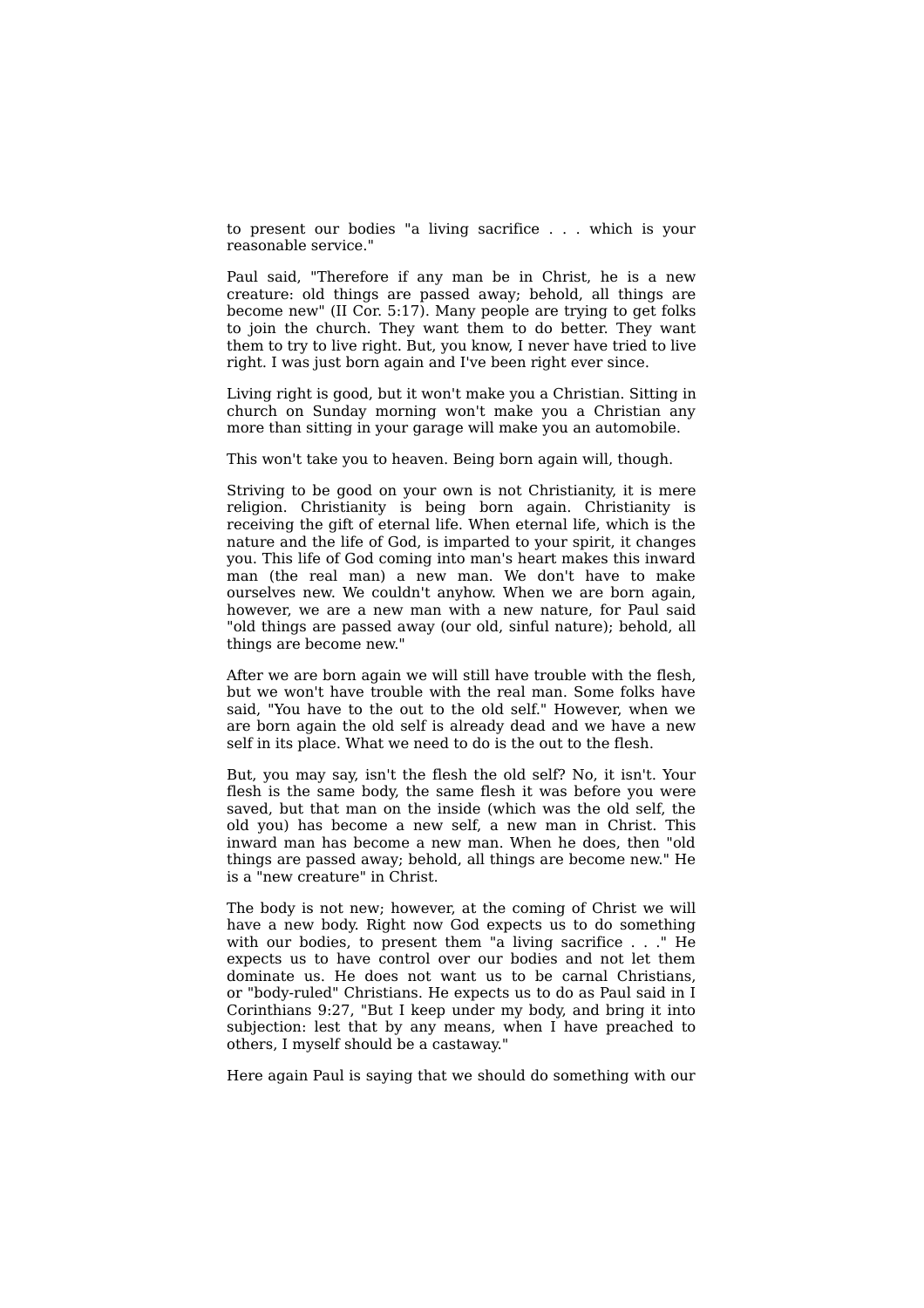bodies. He said, "I keep under my body . . ." I "bring it into subjection . . ."

Who is "I"? "I" is the man on the inside. If the body were the real you, then Paul would have said, "I keep myself under ... I bring myself into subjection." But he didn't say that. He said, "I keep under my *body,* and bring *it* into subjection. Therefore, the

"I" Paul is referring to here is the real man, the man on the inside, the hidden man of the heart, the eternal man.

Then we might ask, "Bring the body into subjection to what?"

To the inward man. We don't let our body dominate us. We don't let our body rule us. We rule our body. The inward man is to rule the body.

With most folks, however, their bodies rule them. And this is what keeps them baby Christians. This is what makes carnal Christians. Earlier in this letter to the Corinthians, Paul reproved them for the fact that they were still baby Christians. Then he says, "Ye are yet carnal." In one version the word which is translated here "carnal" is translated "body-ruled." Carnal Christians are body-ruled Christians. They are letting their bodies rule them. Paul said to them, "Ye walk as mere men." In other words, they were doing tilings and living like people who had never been born again. They were "mere men" instead of supernaturally transformed men living victoriously in Christ Jesus.

The choice is ours. We can let our body continue to dominate us if we want. That body, if we let it, will want to go on doing the things it has always done. Or we can choose to keep our body under control. Our inward man can dominate it and present it to God, a living sacrifice.

#### **Chapter V**

#### **5 THE HOLY SPIRIT IN THE INNER MAN**

The part of man's three-fold nature that contacts God is the spirit of man. This is the real man, or as the apostle said, the inward man, the hidden man of the heart. It is the spirit of man that receives eternal life. We will have a new body one day, but we have the new life right now.

When a man is born again, eternal life is imparted to his spirit, to this inward man. "For the wages of sin is death; but the gift of God is eternal life  $\dots$ ." (Rom. 6:23). Eternal life is the life and the nature of God. It is the God kind of life. Jesus made the statement, "For as the Father hath life in himself; so hath he given to the Son to have life in himself" (John 5:26). Jesus was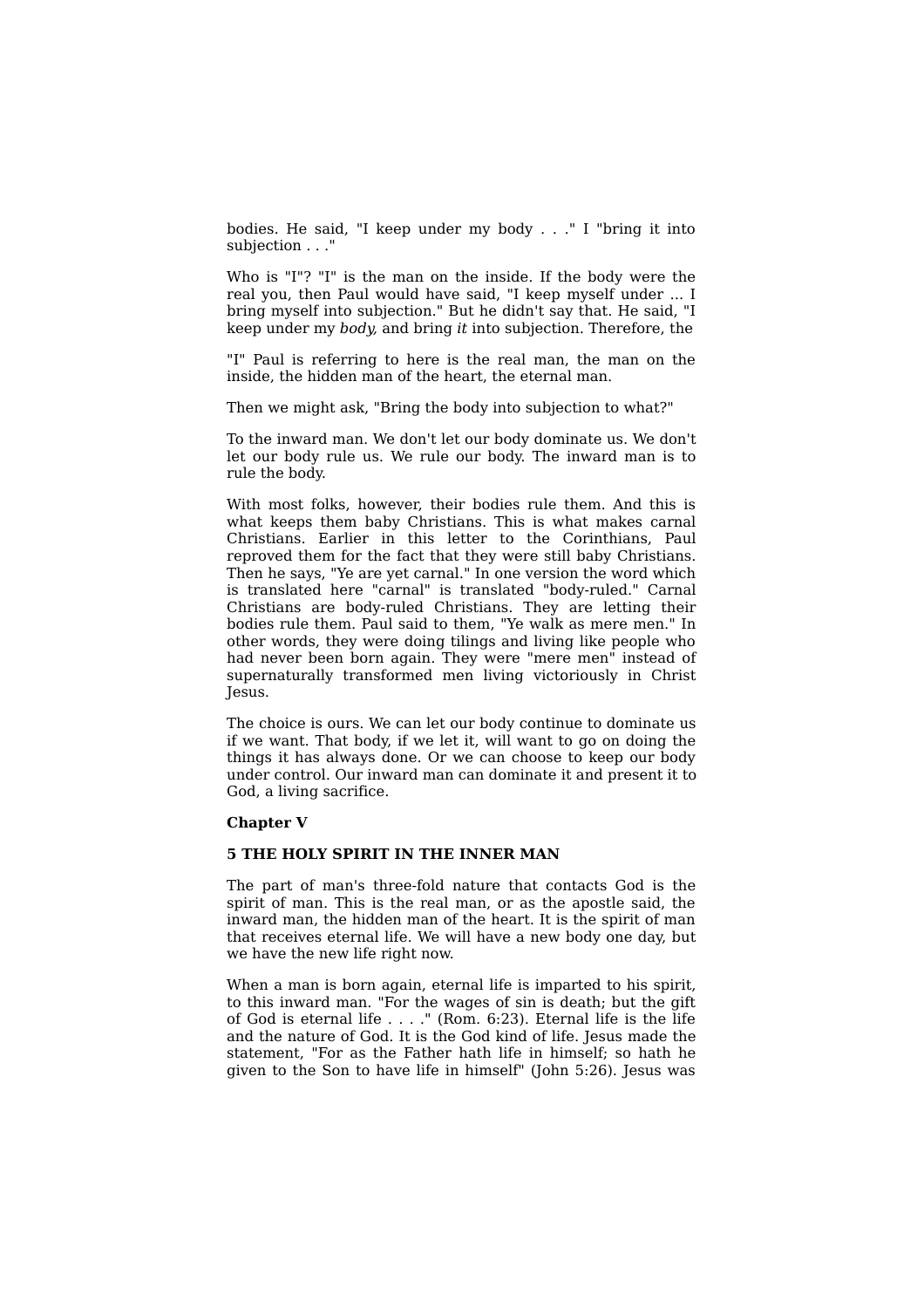saying here that He, the Son, has the same kind of life that God the Father has. Then in the tenth chapter of John's gospel we read where Jesus said, "... I am come that they might have life, and that they might have it more abundantly" (John 10:10).

So we see that this life of God that comes into our spirits is the nature and the life of God which re-creates our spirits and makes us new creatures in Christ Jesus.

God's nature is love. Therefore, if a man is born again, he will be filled with God's love. "By this shall all men know that ye are my disciples, if ye have love one to another" (John 13:35). "We know that we have passed from death unto life, because we love the brethren. He that loveth not his brother abideth in death.

Whosoever hateth his brother is a murderer: and ye know that no murderer hath eternal life abiding in him" (I John 3:14-15). John was saying here that if a man has passed from the old life, with its spiritual death, to the new eternal abundant life, he will be filled with love. If he has this eternal life in him, he will not have hate in him, he will have love.

The Holy Spirit is the agency that imparts eternal life to us through the Word, and through the Word conviction leads us to Christ. Then we will have a witness of the Spirit in our heart that we are the child of God (Rom. 8:16).

Although the Holy Spirit plays an important part in our regeneration, there is more to receiving the Holy Spirit than this.

Afterwards the Holy Spirit will come to dwell in us as Comforter, Helper, and Guide. A woman recently told me that she had always been taught that if a person is saved he has the Holy Spirit, but that is all there is to it. He will never have any more of the Holy Spirit than he has at conversion.

It is true, as we have said, that the child of God is born of the Spirit and has the witness of the Spirit. But as we look into the book of Acts we see the apostles teaching that mere is more.

Philip went down to the city of Samaria and preached Christ.

The people believed Philip's message concerning Jesus and the kingdom of God, and they were baptized in water. Then we read, "Now when the apostles which were at Jerusalem heard that Samaria had received the word of God, they sent unto them Peter and John: Who, when they were come down, prayed for them, that they might receive the Holy Ghost: (For as yet he was fallen upon none of them: only they were baptized in the name of the Lord Jesus)" (Acts 8:14-16).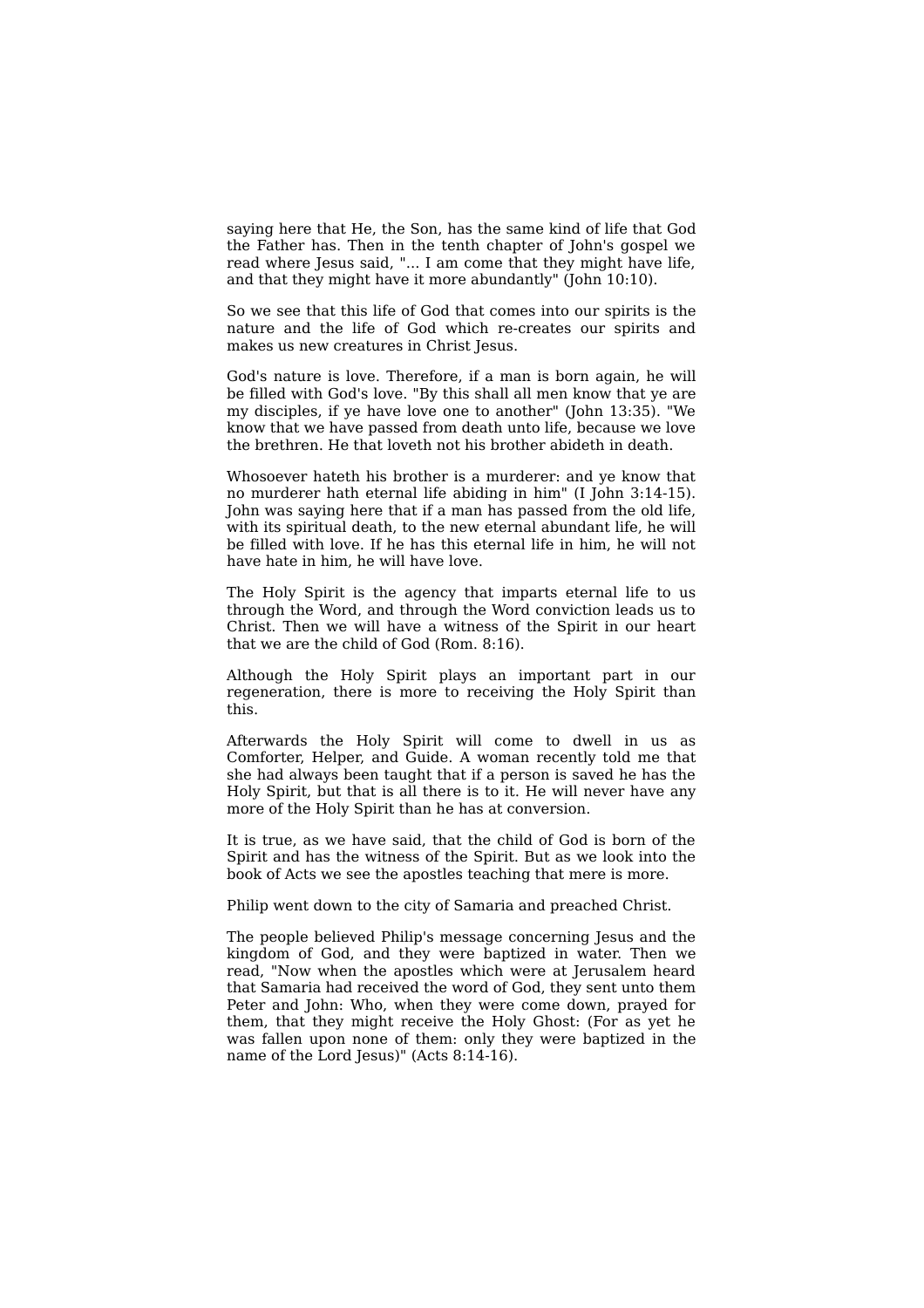Peter and John didn't pray that the people of Samaria might be born again. They had already received Christ as Saviour, and as Peter said, they were "born again, by the word of God, which liveth and abideth for ever."

We read then that Peter and John laid hands on these new believers and "they received the Holy Ghost" (Verse 17). So we see here that receiving the Holy Ghost is an experience subsequent to salvation.

When the Holy Spirit comes to dwell in us, He does not dwell in our heads, but in our hearts. Our head is what hinders us most of the time in receiving this experience, for the head has been used to using the tongue so much that it doesn't want to yield that tongue to the Holy Spirit. That is the reason some people struggle and struggle, trying to receive the Holy Ghost.

The only reason that our bodies become a temple of the Holy Spirit is that they are the temple, or house, of our spirit. In that sense the Holy Spirit is dwelling in our body. However, the Holy Spirit is not dwelling in our body as such. He is dwelling in our spirit. ". . . Greater is he that is in you, than he that is in the world" (I John 4:4). Smith Wigglesworth said, "I'm a thousand times bigger on the inside than I am on the outside."

"And they were all filled with the Holy Ghost, and began to speak with other tongues, as the Spirit gave them utterance"

(Acts 2:4). At this initial outpouring of the Holy Spirit the Bible says, "they . . . began to speak with other tongues . . ." *They* did the talking as "the Spirit gave them utterance." The real man is this inward man, and when we speak with tongues we are speaking out of our heart, out of our spirit, out of this inner man.

It isn't the body speaking, even though we are using our vocal organs. And it isn't our mind. Paul said, "For if I pray in an unknown tongue, my spirit prayeth . . . ." (I Cor. 14:14).

When Jesus talked to His disciples about the promised Holy Spirit He said, "If any man thirst, let him come unto me, and drink. He that believeth on me, as the scripture hath said, out of his belly (another translation says 'his innermost being') shall flow rivers of living water. (But this spake he of the Spirit, which they that believe on him should receive: for the Holy Ghost was not yet given; because that Jesus was not yet glorified)" (John 7:37-39). Jesus was telling His disciples that the Holy Spirit would dwell in their "innermost being," in their spirit.

Therefore, we see that the Holy Spirit is not living in our head, or our minds. He is dwelling in our heart.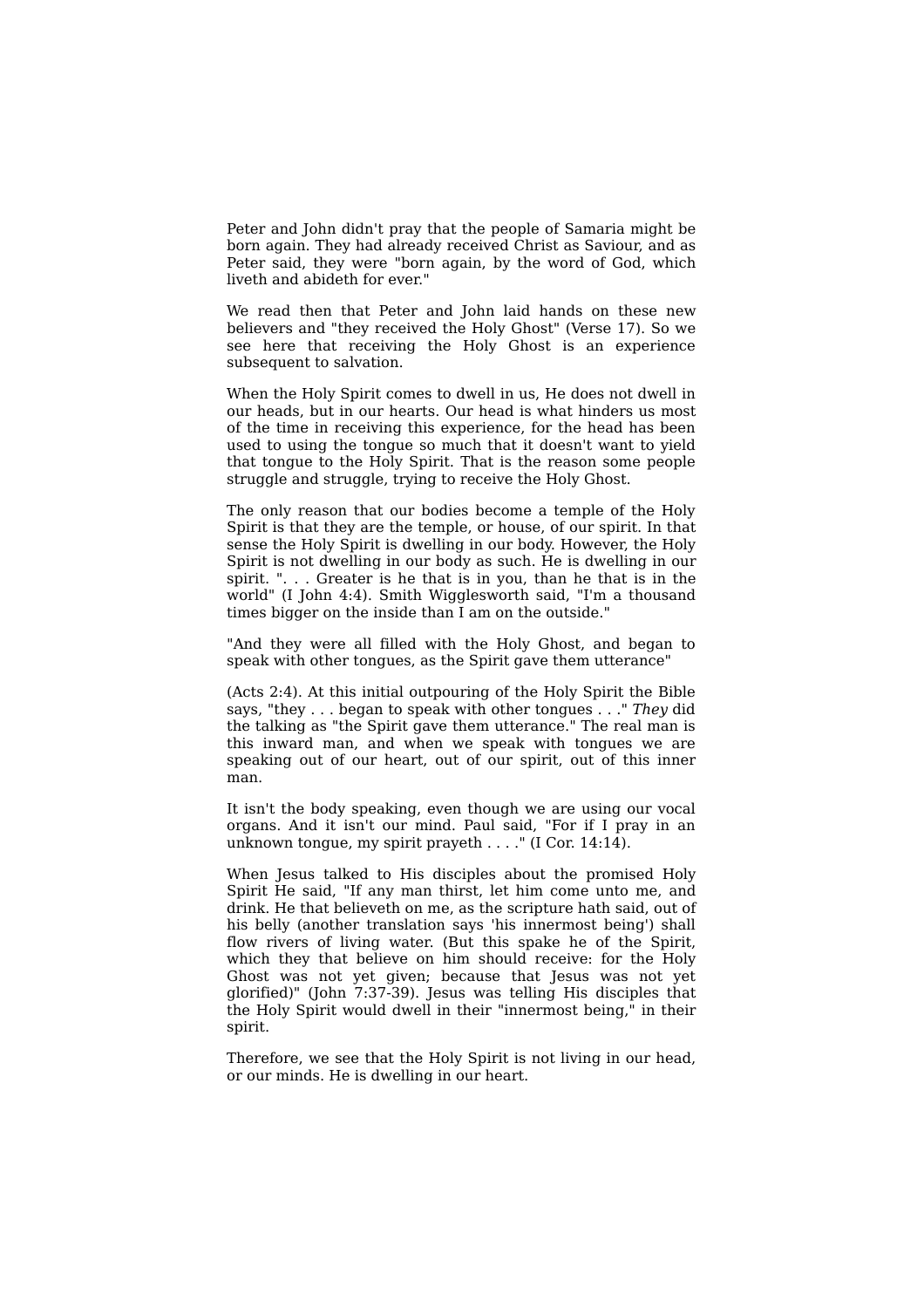"But," someone might say, "I don't feel Him. Maybe He has gone away."

If He ever came, He is still there, for Jesus said, "I will pray the Father, and he shall give you another Comforter, that he may abide with you for ever" (John 14:16). This promise says nothing about staying only two weeks or a month. It says "forever." The Holy Spirit does not come and go. Once we have received Him, He will "abide with you for ever."

"But if I do wrong, won't He leave me?"

No, He won't leave you. He'll still be there trying to help you.

After David had sinned by committing adultery and murder, he repented and prayed, ". .. Take not thy holy spirit from me"

(Psalm 51:11). Up until that time the Holy Spirit had not left David. And He never did. We may grieve the Holy Spirit, but He will "abide with us for ever."

Because the Holy Spirit is not in our mind, He does not communicate directly with our mind. He is in our spirit and communicates with us through our spirit. Of course, our spirit does influence our intellectual process from within.

When Jesus spoke of the promised Holy Spirit He said, "Howbeit when he, the Spirit of truth, is come ... he shall not speak of himself; but whatsoever he shall hear, that shall he speak . . . ." (John 16:13). Jesus had already stated, "I will pray the Father, and he shall give you another Comforter, that he may abide with you for ever." Then Jesus went on to say, ". . . For he dwelleth with you, and shall be in you" (John 14:17).

Jesus said that this Holy Spirit which dwells in us "shall not speak of himself; but whatsoever he shall hear, that shall he speak." Jesus said that the Holy Spirit speaks. This isn't talking about tongues. *We* talk in tongues as the Spirit gives us utterance. Jesus said that when the Holy Spirit speaks, "he will shew you things to come" (John 16:13). How is He going to do it? He is going to speak in our spirit because that is where He is.

Our spirit receives information from the Holy Spirit.

The greatest things that have ever happened to me have started on the inside. That is where God starts the work. When we are saved the Holy Spirit moves on our spirit and on the inside we feel conviction. We feel the urge to respond to God. Something happens on the inside and we become acquainted with the Holy Spirit then as He speaks to our spirit.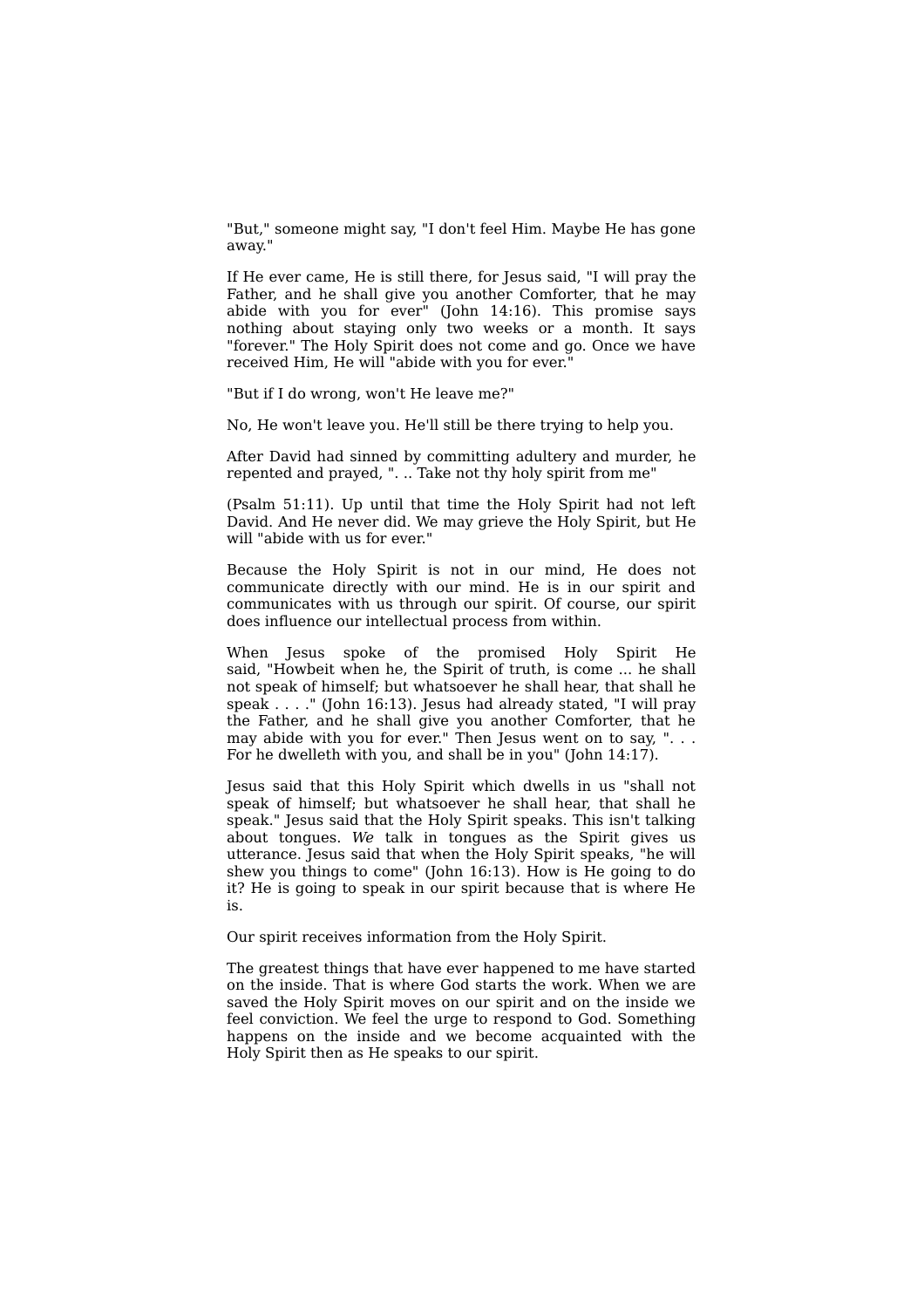It was on the bed of affliction that I first learned to listen to the inward voice. I didn't know how. No one taught me, I had to learn for myself. If I had started listening before I did, I wouldn't have had to stay flat on my back for sixteen months. But I didn't listen. This unseen One was trying to open the Word of God up to me, trying to get me to act on that Word, but I wouldn't do it because my natural mind wouldn't let me. It wouldn't allow me to act by faith.

I would pray and feel blessed because God will bless us when we pray. But that doesn't necessarily mean we have the answer to our prayer. Too many people have based their faith on this and have been deceived when they should have been basing their faith on the Word of God.

I would check my heartbeat to see if I was healed. I would look at my poor limbs, which were wasted away, to see if I could walk. Seeing that I wasn't any better I would cry out to the Lord, "Why?"

The time came when the Holy Spirit finally got me to listen to the Word. The Spirit of God will always lead us in line with the Word. He is the Author of the written Word. Mark 11:24 was the verse of scripture that brought me off the bed of affliction.

"What things soever ye desire, when ye pray, believe that ye receive them, and ye shall have them."

The Holy Spirit spoke to my heart to pay attention to the last clause in that verse—"and ye shall have them" and act as if it were true. You might say, "How did you hear the Lord?" I didn't hear any voice in the natural realm. I didn't hear anything with my physical ears. I heard it inside. I heard Him speaking indelibly to my spirit.

It is with the heart, the spirit, that man believes. It is with this inward man that we stand on God's Word, not with our head.

There may be all kinds of doubts in your mind, but you believe in your heart. I had all kinds of doubts in my head, but they never hindered me. And they won't hinder you either unless you let them. It was when I obeyed that inner voice and held fast to the promise in God's Word, when I claimed my healing as an accomplished fact in spite of outward evidence to the contrary, that God delivered me from the doctor's death verdict.

The Holy Spirit can help us, can teach us and can work through us if we will just learn to be more responsive to Him.

We will not learn this overnight, nor should we become discouraged when we don't. Just because you went to school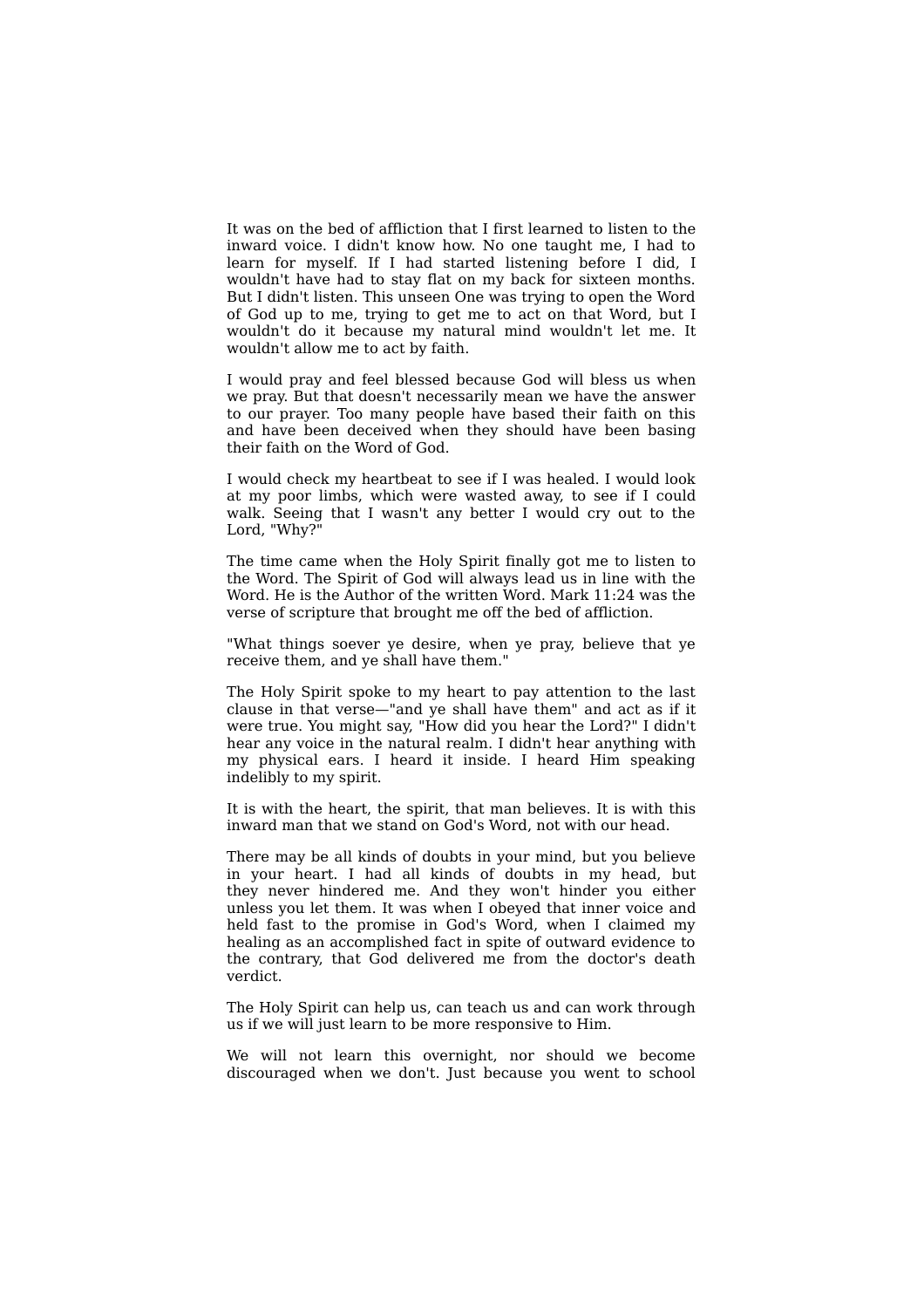one day you didn't quit, saying, "Well, I've learned it all now." You kept going and kept learning. Spiritual things come the same way. Nor will we learn without making some mistakes along the way. You didn't quit trying to drive a car just because the first time you drove you went up over the curb. You kept on until *you* could drive. We must keep on in our walk in the Spirit too, "Draw nigh to God, and he will draw nigh to you" (James 4:8).

It was this same inner voice that led me into the Baptism of the Holy Ghost. When I first heard someone preaching about this experience, I closed my ears to the message because I thought they were in error. Finally, the Holy Spirit, this same voice on the inside of me, spoke to my spirit, "Why don't you see what the Bible says?" He led me to passages of scripture dealing with the subject and then I accepted it. I walked in the light that the Spirit had shed in my spirit and received the Baptism of the Holy Ghost.

We read in Proverbs 20:27, "The spirit of man is the candle of the Lord, searching all the inward parts of the belly." This is saying that God uses our spirit to enlighten us, to guide and direct us. He speaks to our spirit by an inward witness. "For as many as are led by the Spirit of God, they are the sons of God" (Rom.8:14).

Our own spirit has a voice too. We call it conscience, guidance, intuition. The world sometimes calls it a hunch. This is our own spirit talking to us. Whether a person is saved or unsaved, he is still a spirit being and can know things in his spirit. And this inward voice seeks to give guidance to our minds.

There are many, many times when if we would have followed this inward voice we could have spared ourself much heartache.

If we had followed this inner witness we would never have made some of the investments which we made and lost money. If we had listened to this inner voice we would not have made some of the business deals we made and business partnerships. We would not have chosen some of the friends we did. I have seen wonderful young people who got in with the wrong crowd, chose the wrong companions, and were led away from God.

There are a lot of mistakes we wouldn't have made if we had listened to the Spirit of God.

I accepted a pastor's invitation to hold a revival in his church some years ago. I didn't have a particular leading either way about the meeting, whether or not to accept the invitation. I just supposed it was all right to go there. During the revival campaign just preceding the meeting scheduled in this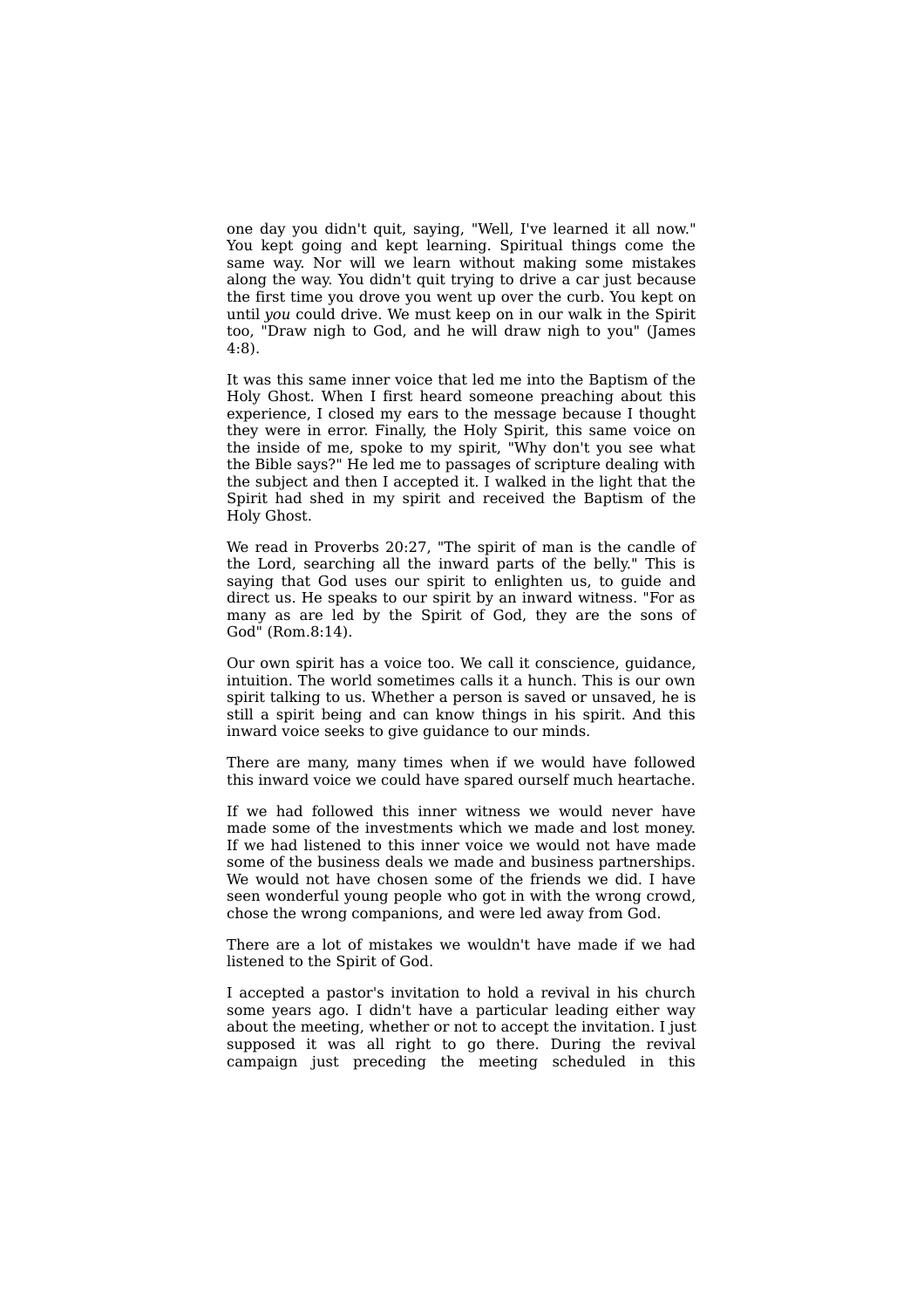particular church I was praying for the evening service. While in prayer I had an inner sense that I should not go on to this next church. It was more than just a feeling. I tried to ignore it, telling myself that this would wear off. And when I got out of the Spirit it did wear off.

The next day while in prayer again, this inner voice was again present urging me not to go to that church. I couldn't understand it. I had promised the pastor I would come to his church. My word had been given, the advertising was out, and I had to go.

Moreover, this was the only meeting I had scheduled I reasoned, "This is the only door that is open to me right at the moment, so I'm just going on." When I rose from my place of prayer, the inner sense left me again and I didn't give it any more thought.

The next day in prayer, the Holy Spirit again urged me not to go to that church. But again I tossed the feeling aside.

When I got to this church I saw that the pastor was in trouble. I felt sorry for the congregation for a number of reasons. But I told the pastor I would go ahead and preach for him for a week as I knew questions would be raised if I left after I had been there only a few days.

Although there were several comfortable motels in the town, and although the pastor himself lived in a very nice home, he took us to the evangelist's quarters, which were little more than a chicken house out behind his house. He said, "I have quite a bit of money I need to raise in this meeting, and if we have any left over we'll give it to you. I hope we can give you \$25 or \$50 this week." I saw that he had planned this revival, not to get people saved, but to raise money.

I had brought my evangelistic party with me, and they had traveled 1200 miles to get there. I had to pay all their travel expenses plus my own. I paid for their meals and lodging in a comfortable motel, plus my own. And at the end of the week I received an offering of \$40. I had to go to the bank and borrow \$300 in order to leave town and get to my next meeting.

Needless to say, this venture in failing to obey insistence of that inner voice was costly. But it was a good lesson to me.

We must learn to let our spirits dominate our minds if we are going to be successful Christians. To walk by faith means to walk by the Word and to let our hearts and the inward man control us.

Some three months later I was holding a meeting and it was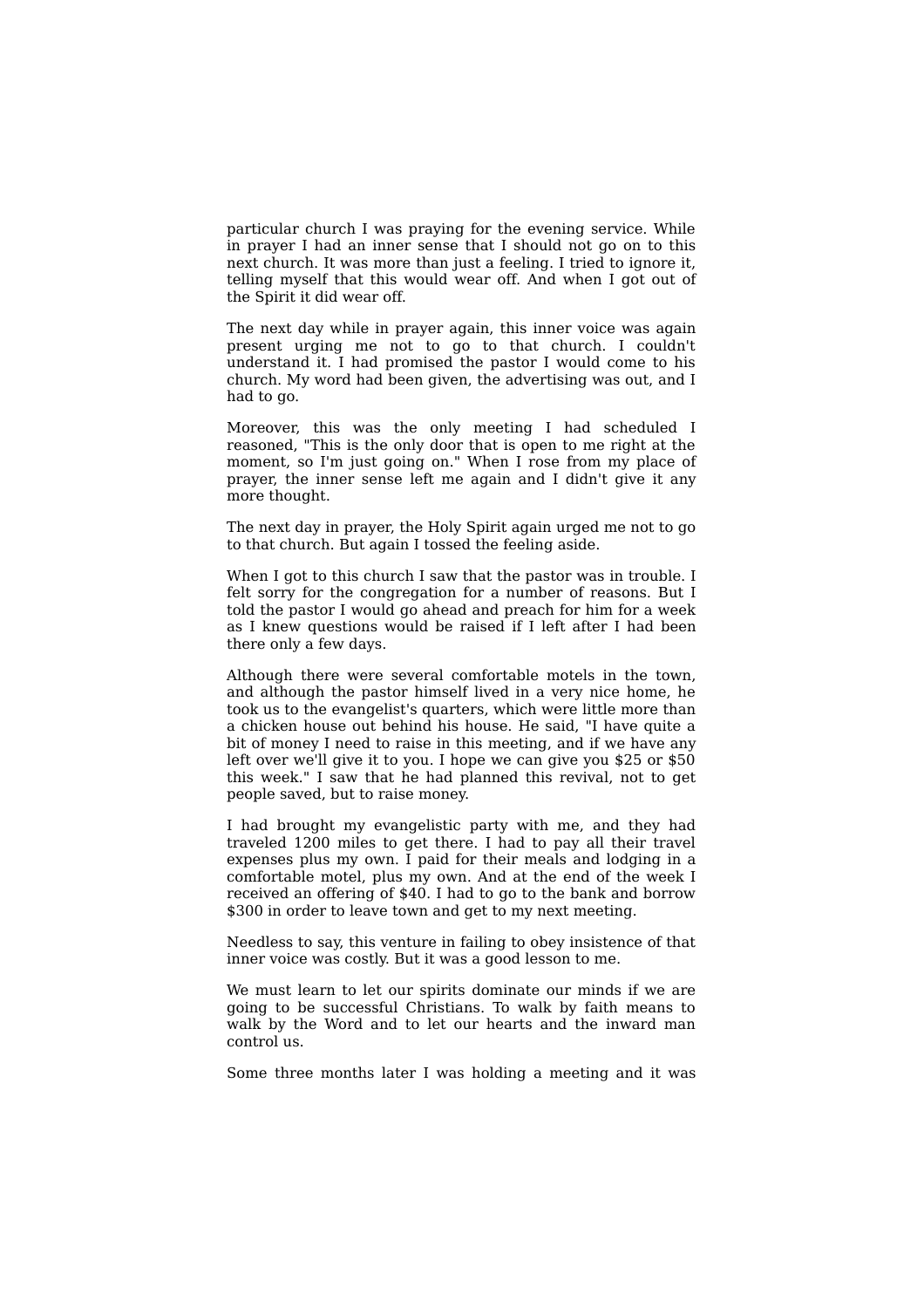being greatly blessed of the Lord. Finances were very good and I was beginning to get caught up with my bills. I had a number of invitations to hold revivals immediately following this one, but I couldn't seem to get a witness on where the Lord wanted me to go. I wasn't listening for a voice. I was just waiting for a signal on the inside of me as to which invitation to accept. However, I couldn't really seem to get the go-ahead on any of them.

Time was growing short as I was in the last week of my current meeting and I knew it would be difficult to start another meeting on such short notice. There were announcements to be made and advertising to be placed in the local newspaper, etc. I said to my wife, "Well, I'd better do something. I believe I'll phone Brother So-and-so as he has asked me numerous times to come to his city for a meeting. Today is Wednesday. If I call him tonight he can place ads in tomorrow's paper and we can start our meeting next Monday night."

I went into the other room and picked up the telephone to call him. As I did, a voice on the inside of me (it wasn't a witness) startled me and I jumped. The voice said, "Don't do it. Don't do it." I had already picked up the phone, but I hadn't dialed yet. I placed the receiver back on the hook, "Lord, now what am I going to do?" I asked. "I don't have a meeting lined up for June.

And I have obligations to be met. What am I going to do?"

I didn't hear any voice this time as I did before, but on the inside of me there was something that seemed to come floating up out of my inner being and say, "Just wait." This wasn't easy to do, but I knew I had heard from God, so I went back to my room.

My wife asked, "What did he say?"

"I didn't call him," I answered.

"You didn't call him? Why?"

"The Lord told me not to," I said, and she was satisfied.

The next evening we again discussed plans for our next revival meeting. I said, "Well, I have to do something, that is all there is to it. I've waited long enough. I've got to do something, for I have bills to pay." It would have been too late to begin the meeting that I had considered the night before as the deadline had passed for placing advertisements in the paper. But I thought of a pastor about 200 miles away who had asked me to come to his church anytime I could, even with only a day's advance notice.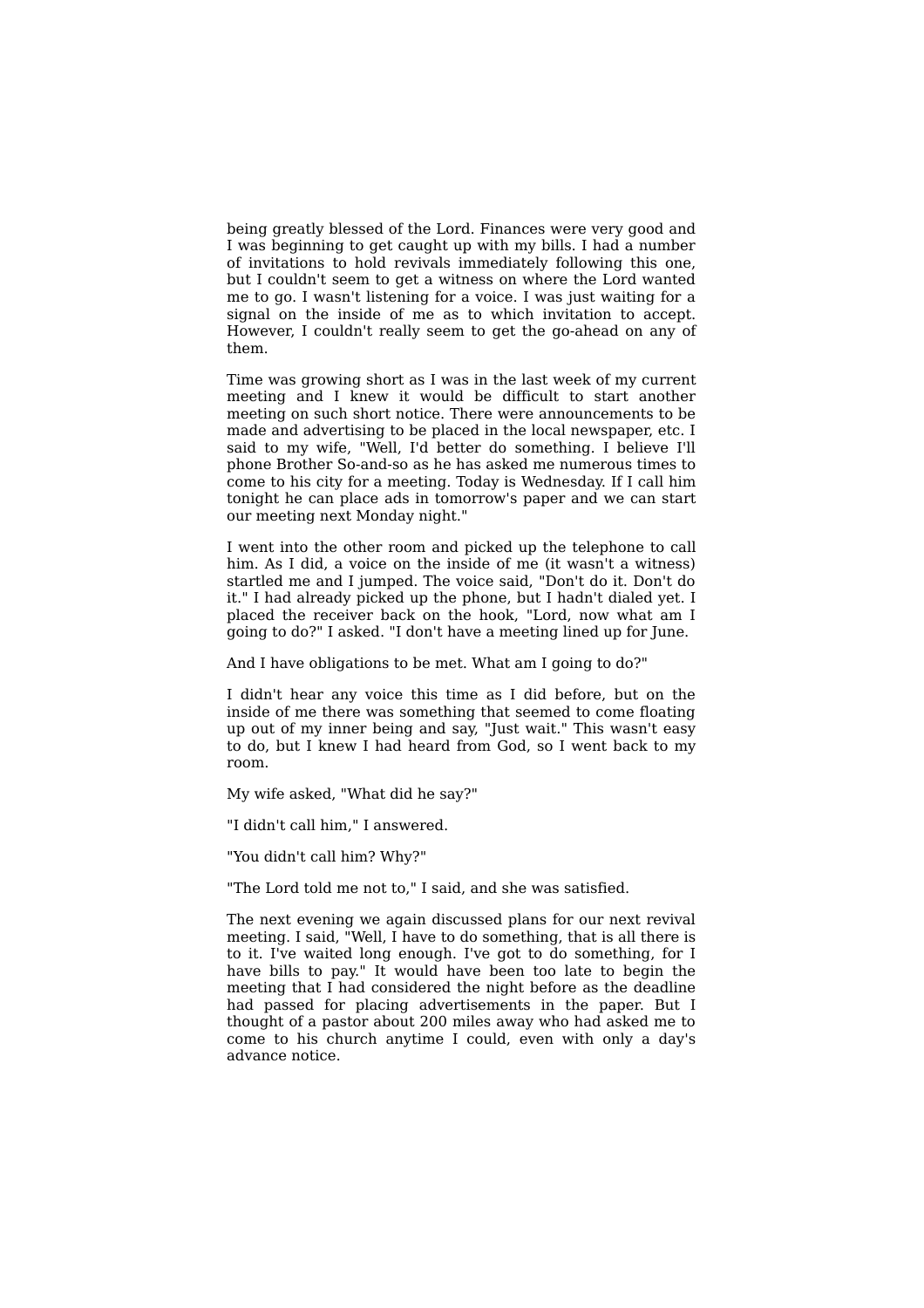I got up and went to call him. As I picked up the telephone and began to dial, a voice on the inside of me again said, "Don't do it."

I argued, "But Lord, what am I going to do? I've got to live. I have house payments to meet, children to feed, and bills to pay.

And I don't have any foreseeable income beyond this Sunday night's offering. Surely you have somewhere You want me to go, something You want me to do."

He only answered, "Wait."

In looking to the Holy Spirit for guidance, I rely as much on what He doesn't tell me as on what He does. It is in times like these that we really learn how to trust God, to rest upon His promises and to depend completely on Him.

The Holy Spirit seemed to impress upon me to stay right where I was, that He had something good for me, and that if I left I would miss it. Then a knowledge came upon me. I couldn't tell you how I got it or how it got there. I just knew on the inside of me that the next morning the pastor was going to ask me if I could stay on for another week, which would make the fourth week of this meeting.

When I returned to the room where my wife was she asked, "What did he say?"

"I didn't call him. The Lord told me not to," I said, and she understood.

The next morning the pastor said to me, "I, uh, have something I want to ask you." He hummed and hawed a bit.

I said, "I know what it is and the answer is yes."

"Could you stay?" he asked.

"Yes, I can stay another week," I told him. And what a glorious meeting that fourth week was! The building was filled every night, souls were saved and believers were filled with the Holy Spirit.

One afternoon toward the end of the week the phone rang and the lady calling me said, "Brother Hagin, you may not remember me," and she told me her name. "I received the Baptism in the Holy Spirit in your meeting. The Lord has told me to give you a thousand dollars."

This is what I would have missed had I not listened to the leading of the Holy Spirit. It had been hard to wait without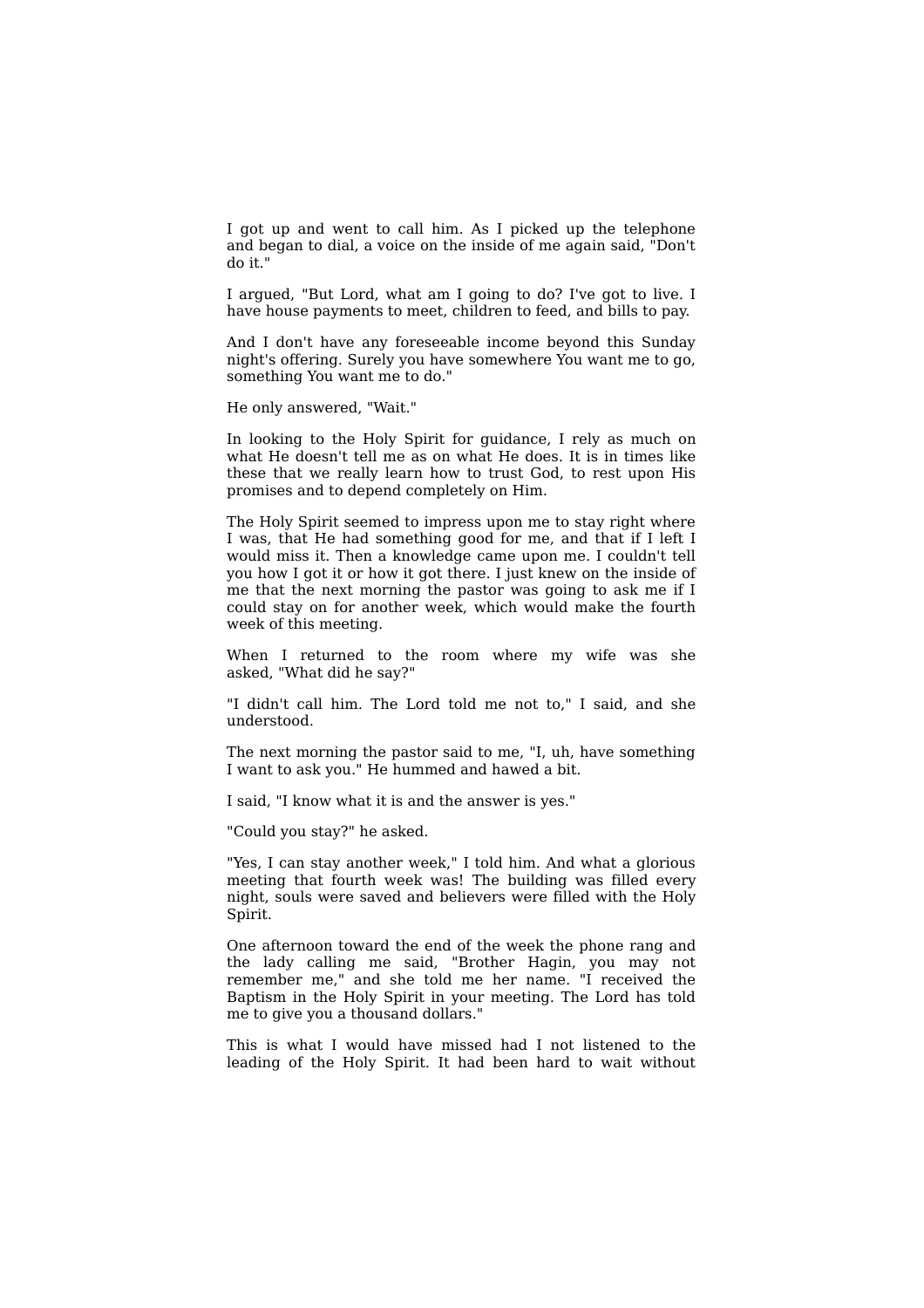seeing anything, because the natural mind wants to walk by sight. But God wants us to walk by faith. Faith is of the heart.

Our spirit will not be trained to walk in this way of faith overnight. We will make some mistakes along the way and miss God. But as we continue to seek after Him, we can train our spirit to be led of this inner voice.

#### **Chapter VI**

# **6 QUESTIONS AND ANSWERS**

In a seminar which I recently conducted on the three dimensions of man, I devoted one entire session to answering the questions of those present. Thinking that the reader might have similar questions, I list some of the most pertinent ones here, along with my answers to them.

*QUESTION: How would you describe the appearance of man's spirit? How does it compare with his body?*

*Answer:* We cannot measure spiritual tilings by physical things necessarily, and there is no particular connection between the two. The evidence of the scriptures, however, indicates that man's spiritual body is similar in appearance to his natural body.

Paul said, "I knew a man in Christ (all Bible scholars agree that he was speaking of himself) above fourteen years ago, (whether in the body, I cannot tell; or whether out of the body, I cannot tell: God knoweth;) such an one caught up to the third heaven. And I knew such a man, (whether in the body, or out of the body, I cannot tell: God knoweth;) How that he was caught up into paradise, and heard unspeakable words, which it is not lawful for a man to utter" (II Cor. 12:2-4). Paul was talking about his own experience here. He said he wasn't sure if he was in the body or out of the body. Only God knew for sure. Most theologians believe that this referred to the time when Paul was stoned and left for dead (Acts 14:19), but he got up and walked away. Most likely this is when this experience occurred. We don't have any other record of when it could have happened.

It doesn't make a great deal of difference really, but if we wanted to compare the appearance of the spirit and the body, Paul's appearance in the spiritual state was similar to his appearance in the natural. He couldn't tell that he had shrunk and become a midget. Certainly he would have known if he had. Nor did he become a giant ten feet tall in the spirit world, for he would have known that also. It would seem to me that Paul was of about the same appearance in spirit as in body.

In Luke 16:19-31 Jesus talked about the rich man and Lazarus.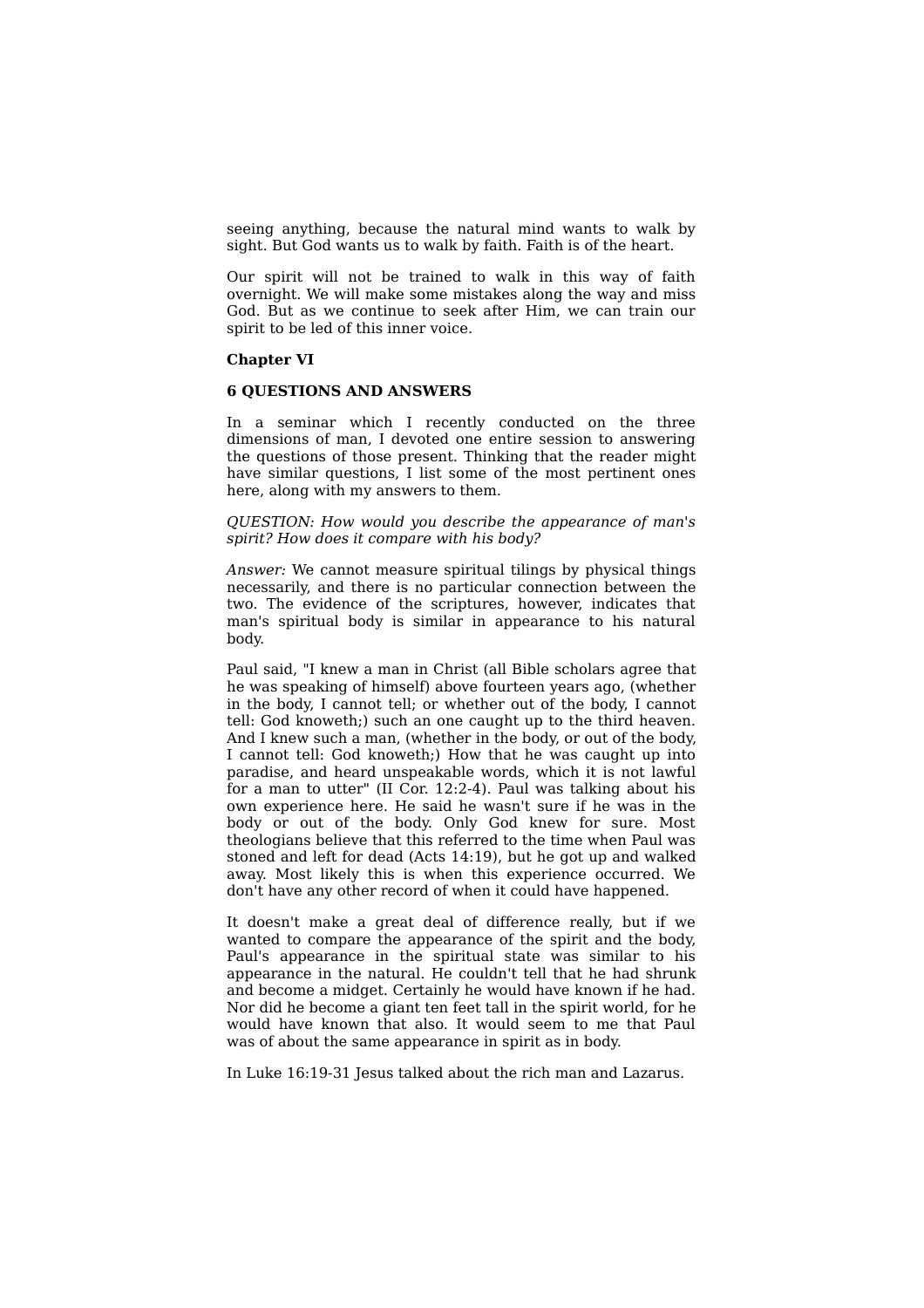When Lazarus died he was carried by angels to Abraham's bosom. When the rich man died he was buried and "in hell he lift up his eyes, being in torments, and seeth Abraham afar off, and Lazarus in his bosom."

Hades, or hell, was the place of departed spirits. It was divided into two compartments. All those who were saved (in the sense that God preserved them because they had a promissory note on this) went into Abraham's bosom. Abraham was the father of the Jews.

When the rich man saw Lazarus, he recognized him. Even though this is in the spirit world, Lazarus must have looked as he did in this world or the rich man wouldn't have recognized him.

He had to be about the same in the spirit world in order for the rich man to know him.

We need to realize that there is a spirit body as well as a physical body. Angels are spirits, and yet they have a form or a spirit body. God Himself is a Spirit, but that doesn't mean that He is just an influence or an intangible something as some people interpret it. He has a shape or a form, a spirit body. How do we know this? The Bible tells us that when Moses was on Mount Sinai he talked to God face to face. "Thou canst not see my face...." (Exod. 33:20). Even though Moses was not allowed to look on God's face, He did have a face that could be seen.

God also said to Moses, "I will put thee in a cleft of the rock, and will cover thee with my hand (God must have had a hand) while I pass by: And I will take away mine hand, and thou shalt see my back parts: (He also had a back): but my face shall not be seen" (Verses 22-23).

When Peter, James and John were with Christ on the Mount of Transfiguration, they saw Moses and Elijah. If the disciples had seen these Old Testament prophets in some unusual form, they would not have recognized them. If Moses had been ten feet tall, they wouldn't have known it was Moses. He would have been out of proportion.

It is not a matter of how large the spirit is any more than it is how large the brain is. The size of the human brain does not determine one's mental capacity. We all have about the same capacity. Some people are smarter than others, but this doesn't mean that the physical organ of the brain is any larger. They have just put a lot more into it.

Spiritually speaking, our spirits are born again. The spirit is the real you. The Holy Ghost comes to dwell in your spirit. Then it is according to how much you learn and develop spiritually that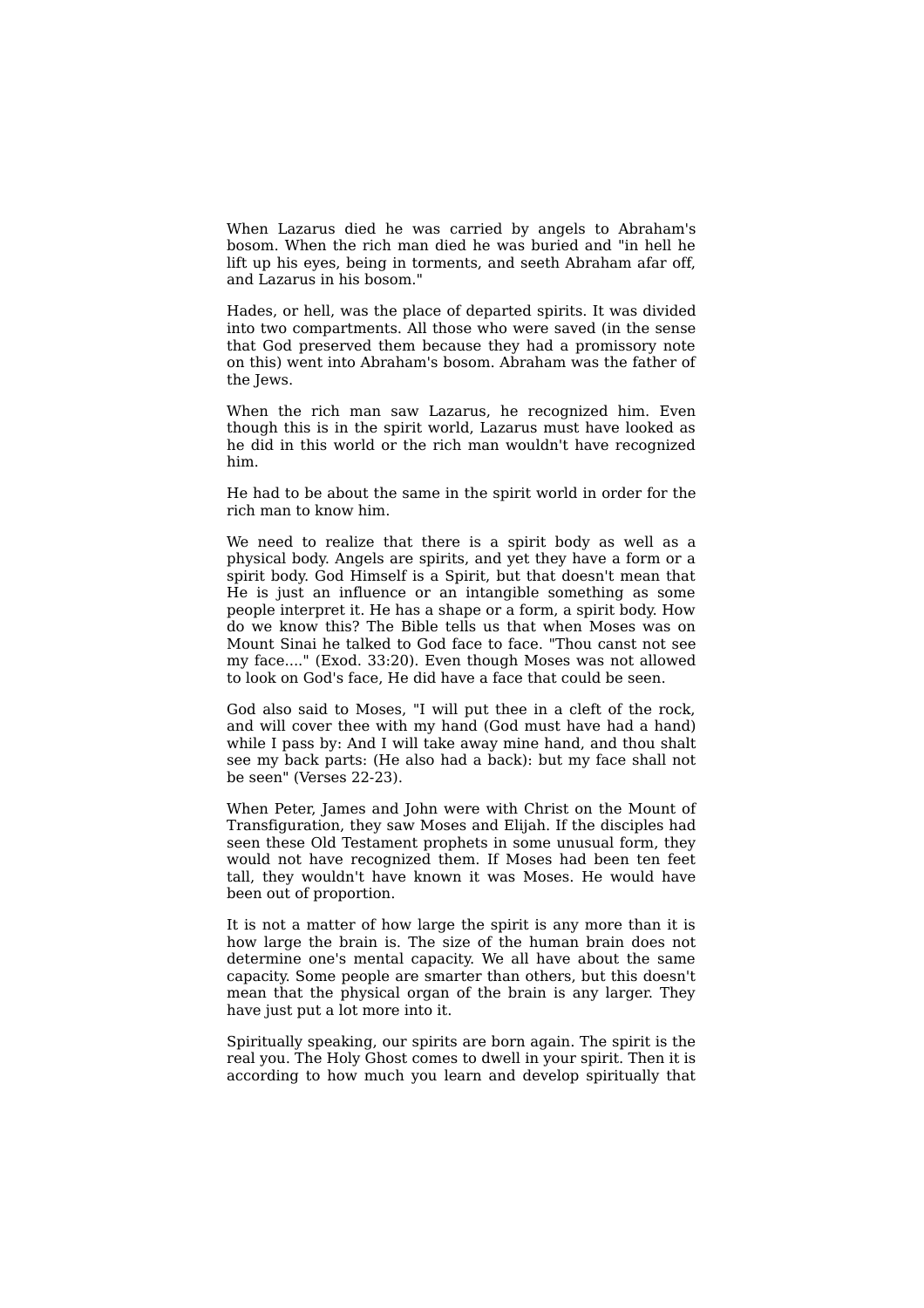He can manifest Himself through you.

*QUESTION: Before the new birth, is there a spirit in man? Is the spirit renewed or re-created? The Bible says we are a new creation. Is this a re-creation?*

*ANSWER:* It is a new creation, but it is still a re-creation because the man is something he wasn't before.

Let's go back to the beginning, to the book of Genesis. There we see that God made man and gave him dominion over all the earth. In the beginning man's spirit, not his body, dominated him. He walked and talked with God. He was in fellowship with God. God created man for His own pleasure so He would have someone to fellowship with. When Adam sinned something happened to his spirit nature. In other words, we see the new birth in reverse. When he sinned, he didn't cease existing as a spirit being, but his spirit became separated from God and the nature of the devil came into his spirit. He became a spiritual child of the devil. Jesus said of the Pharisees, "Ye are of your father the devil, and the lusts of your father ye will do. He was a murderer from the beginning, and abode not in the truth, because there is no truth in him. When he speaketh a lie, he speaketh of his own: for he is a liar, and the father of it" (John 8:44).

This nature of the devil began to manifest itself in the human race. We see Adam's firstborn murder his secondborn and then lie about it.

This is the reason a man must be born again. This is the reason a man cannot be saved by works—he is spiritually a child of the devil. "Wherefore, as by one man sin entered into the world, and death by sin; and so death passed upon all men, for that all have sinned" (Rom. 5:12). This scripture is not talking about physical death but about spiritual death.

To understand this more fully let us read on. "For until the law sin was in the world: but sin is not imputed when mere is no law.

Nevertheless death reigned from Adam to Moses, even over them that had not sinned after the similitude of Adam's transgression, who is the figure of him that was to come" (Verses 13-14).

This tells us that death reigned from Adam to Moses. The Greek word for "reigned" means to reign as a king. Death reigned as a king, or had dominion over man. But there was a cessation of this death, yet people continued to die physically.

The death which reigned from Adam to Moses was not physical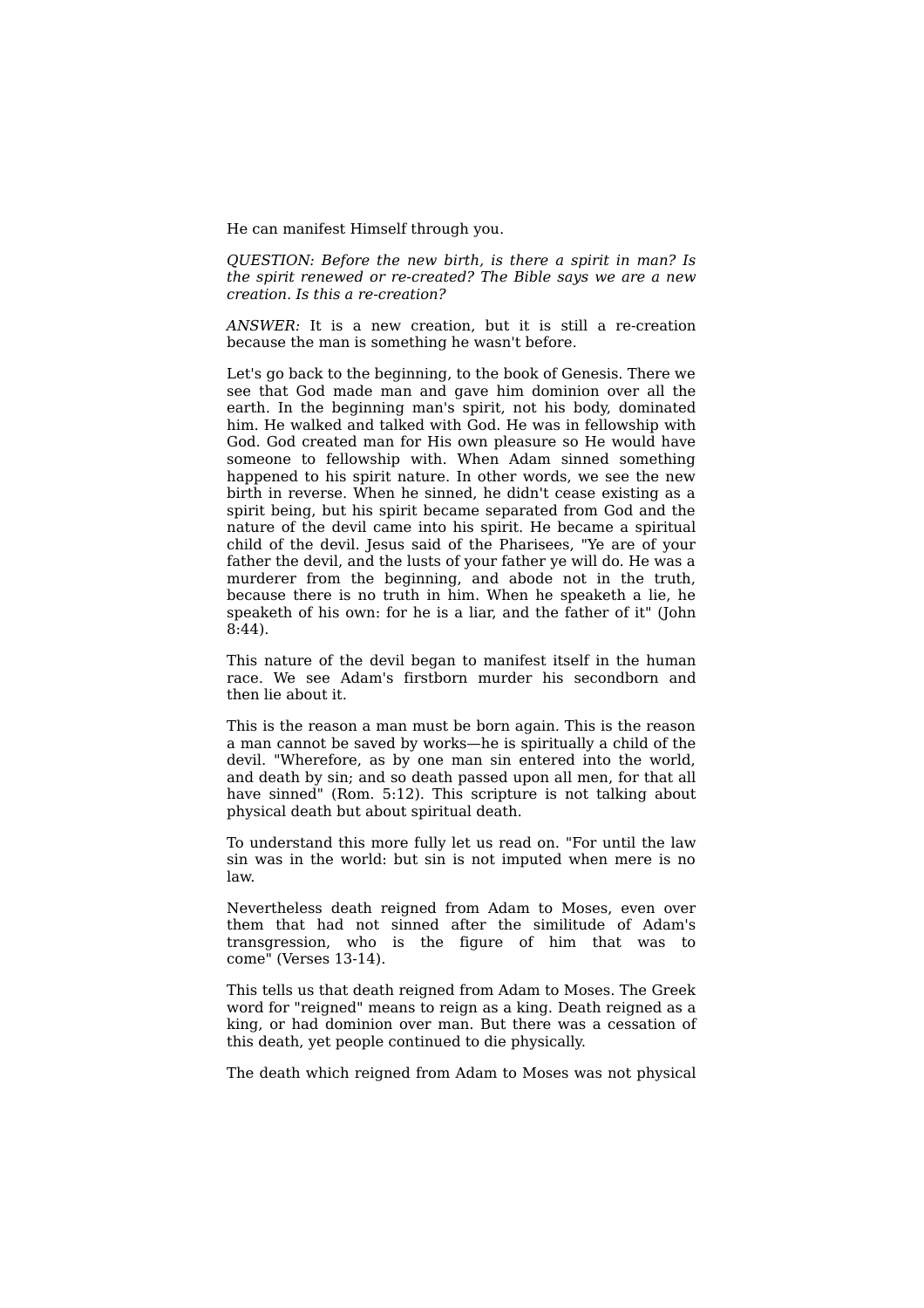death but spiritual death, which is separation from God. When God gave the law to Moses and set up the Levitical priesthood whereby atonement could be made for sins, then spiritual death did not reign over the people because the sin that separated them from God was atoned for. Yet they continued to die physically.

Therefore, Romans 5:12-14 refers to spiritual death.

This is the reason, therefore, that man must be born again. He is separated from God and is spiritually a child of the devil. This is why someone had to pay the penalty for Adam's transgression, for man's sin, and give to man a new life—life from God. So God offers to man eternal life. "For the wages of sin is death; but the gift of God is eternal life through Jesus Christ our Lord"

(Rom. 6:23). Receiving this life of God in the new birth changes our spirits. We become a new man, a new creature with the life and nature of God in us. "Therefore if any man be in Christ, he is a new creature: old things are passed away; behold, all things are become new" (II Cor. 5:17). Old things have not passed away on the outside, in the body. You have the same body you always had. But you are a new man on the inside and you must let that new man dominate you.

*QUESTION: When I know things in my spirit, how do I know if they are of God?*

*Answer:* The fact that the knowledge is of your own spirit doesn't necessarily mean that it is wrong. Many people, even those who are not Christians, know in their spirits that certain things are going to happen before they do. I have had people make predictions to me and I have seen them come to pass just as they said. I am not referring here to fortune telling or crystal ball gazing.

A person can develop his own human spirit for a man is a spirit being. He can know things in his spirit simply because he is keen spiritually. People like this have learned to give heed to the voice of their own spirits. Their spirits know things that their minds do not know.

On the other hand, a child of God can also develop his spirit in spiritual things and allow the Spirit of God to show him things and tell things to him. This comes about through the study of God's Word.